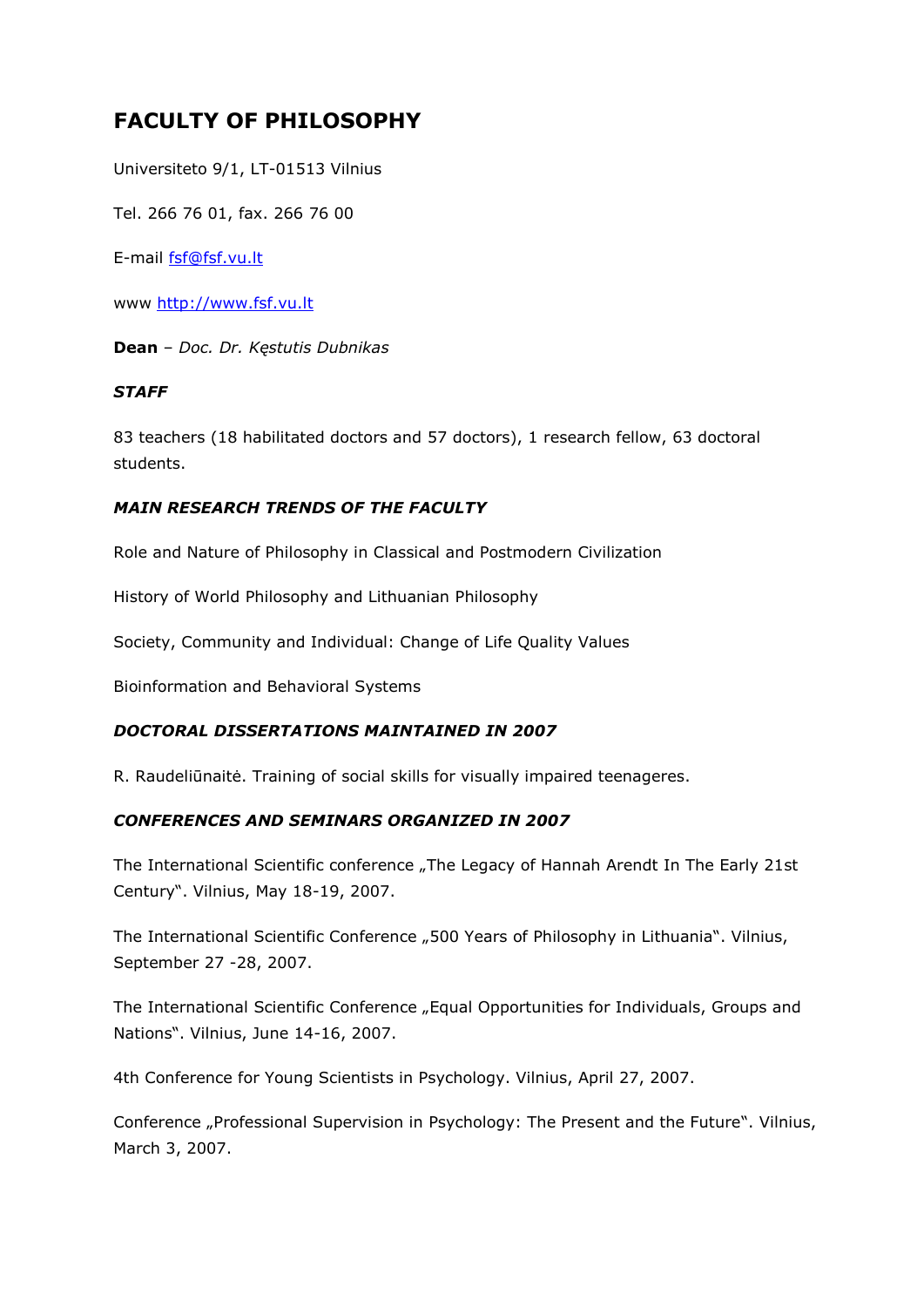# **DEPARTMENT OF PHILOSOPHY**

Universiteto g. 9/1, LT- 01513 Vilnius

Tel. 266 76 17, fax 266 76 00

E-mail [arvydas.sliogeris@fsf.vu.lt](mailto:arvydas.sliogeris@fsf.vu.lt)

**Head** - *Prof. Habil. Dr. Arvydas Šliogeris*

# *STAFF*

**Professors:** Dr.(HP) Č. Kalenda, Habil. Dr. E. Nekrašas, Habil. Dr. A. Šliogeris.

**Docents:** Dr. M. Gutauskas, Dr. L. Jakavonytė, Dr. S. Jankauskas, Dr. L. Jekentaitė, Dr. A. Mickevičius, Dr. N.Milerius, Dr. A. Plėšnys.

**Lecturers:** Dr. J. Čiurlionis, V. Pivorius.

**Doctoral students:** K. Sabolius, J. Barevičiūtė, A. Bukevičiūtė, L. Junutytė, J. Saldukaitytė, M. Stoškus, V. Daraškevičiūtė.

# *RESEARCH INTERESTS*

General trends in the development of philosophy and specific manifestations of these trends at the turn of the Millennia

Changes in the role of philosophy during the transition from the classical to postmodern. informational civilization, focusing on the changes in the methods and modes of philosophical reflection

History of positivist philosophy, focusing on relations between positivist and pragmatist philosophy

The problem of value-neutrality of science in philosophy of science, sociology of science and analytical metaethics

The fundamental structure of Western metaphysics

Historical change of the fundamental structure of Western metaphysics

The impact of metaphysics on the rise of modern natural science

Metaphysical elements in modern science

Philosophical reflection of everyday world

Philosophy of cinema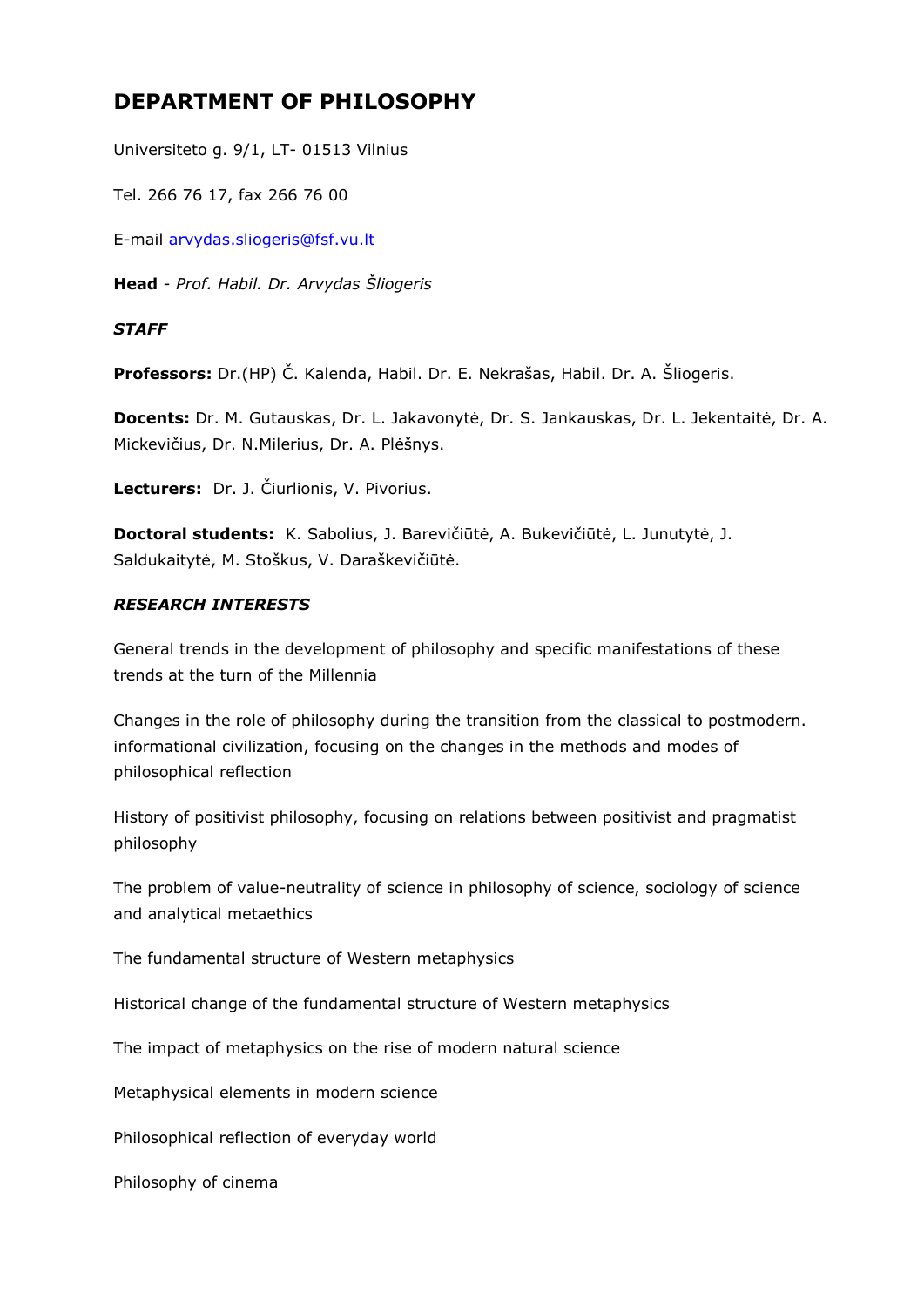Practical philosophy with special consideration given to ecological ethics

The problem of dialogue in the hermeneutical philosophy

The ontology of language

Language as fundamental philosophical problem

Philosophical poetics in contemporary philosophy

Philosophy of Ludwig Wittgenstein

The place of philosophy in the process of globalization

Methodical problems in the teaching of philosophy at secondary and higher schools

Local and global culture

Philosophy of Martin Heidegger

The place of local cultures in the process of globalization

Natural and artificial language

# *RESEARCH PROJECTS CARRIED OUT IN 2007*

# **Projects Supported by University Budget**

**The Role of Philosophy in the Process of Globalization of Local Cultures.** Prof. A. Šliogeris. 2004-2008.

The research has been accomplished in several directions by separate groups of scholars. The focus was on the impact of the media upon national conscience and globalisation indicators of individual conscience. Papers by J. Barevičiūtė, L. Jekentaitė, N. Milerius, A. Šliogeris deal with this kind of problems and have been published in "Problemos" (ISI academic journal) and other reviewed publications. It has been established that modern media, especially television, in Lithuania and elsewhere often has a destructive effect and endangers the national identity. Therefore, the globalisation of individual conscience should not be viewed in a homogeneous way, i.e. exclusively as a positive or desirable factor. Globalisation tends to include dangers that need to be comprehended very clearly and sensibly and responded to even on the level of the State policy. The interrelation between the classical philosophy, the methodological structures of the modern science and the current ecological situation is analysed in the papers of other researchers – S. Jankauskas, M. Gutauskas, Č. Kalenda, et al. This ecological situation tends to challenge not only the national but international mentality as well, thus it is possible that the imminent ecological catastrophe is closely related with a certain anthropological catastrophe already in progress.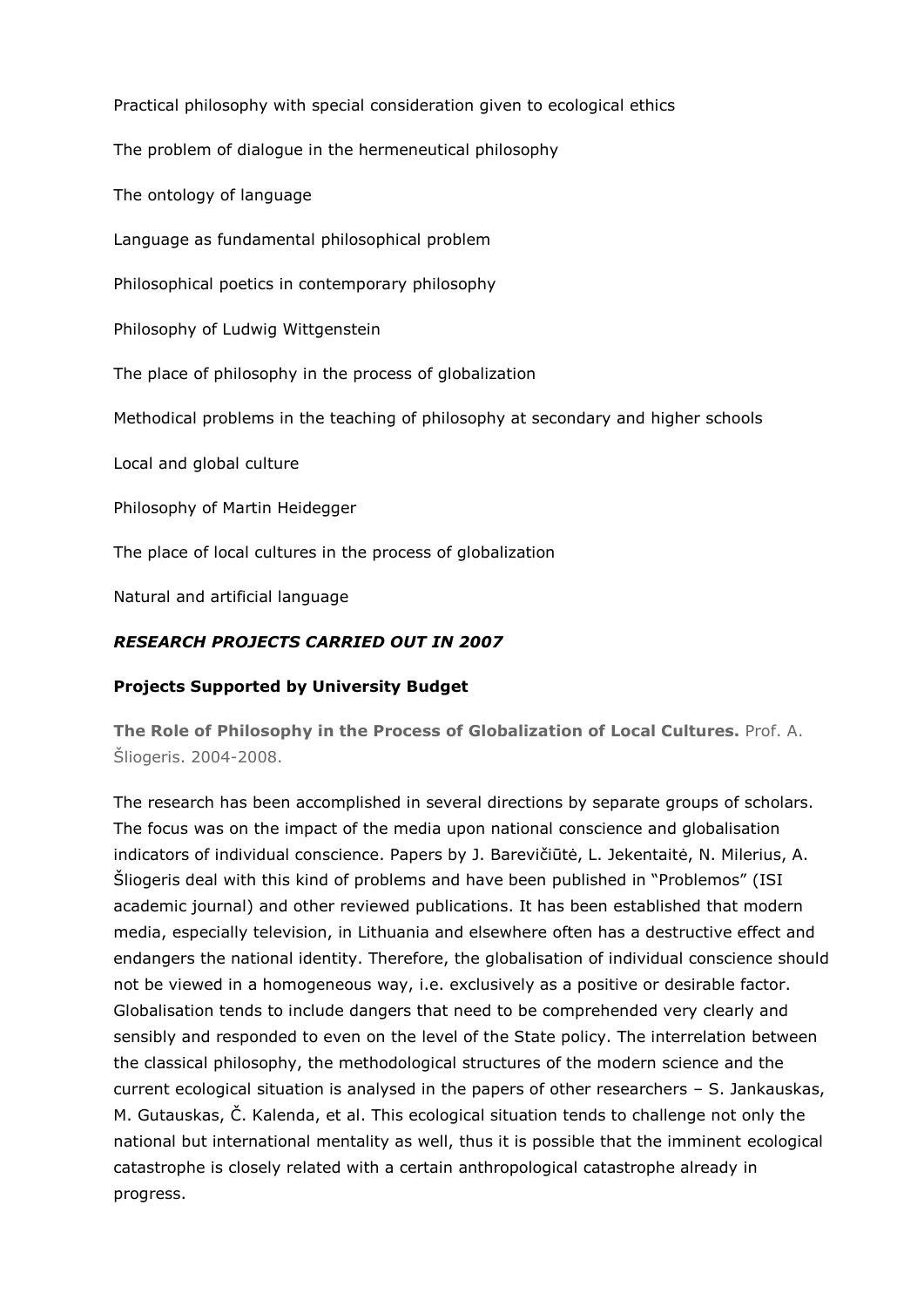## *MAIN PUBLICATIONS*

#### **Monographs, Studies**

#### **Articles**

#### *COOPERATION*

The Novosibirsk Institute of Economics, Psychology and Law (Russia)

European Humanitarian University, Minsk (Belarus)

# *OTHER SCIENTIFIC ACTIVITIES*

# **Prof. Č. Kalenda** –

editor-in-chief of the journal *Problemos (Problems).*

# **Prof. E. Nekrašas** –

- member of the editorial board of the journals *Problemos (Problems), Filosofija. Sociologija* (*Philosophy. Sociology*), Lithuanian Foreign Policy Review;
- member of the editorial board of the journal *Politologija (Political Science);*
- corresponding member of the Lithuanian Academy of Sciences;
- chairman of the Lithuanian Philosophical Society.

# **Prof. A. Šliogeris** –

- member of the editorial board of the journals *Problemos (Problems), Filosofija. Sociologija (Philosophy. Sociology);*
- member of the Lithuanian Academy of Sciences.

#### **Doc. L. Jakavonytė** –

 member of the board of the Lithuanian Philosophical Society [http://www.geocities.com/lj\\_lt/VU.html](http://www.geocities.com/lj_lt/VU.html) .

# **DEPARTMENT OF HISTORY OF PHILOSOPHY AND LOGIC**

Universiteto g. 9/1, LT-01513 Vilnius

Tel. 266 76 18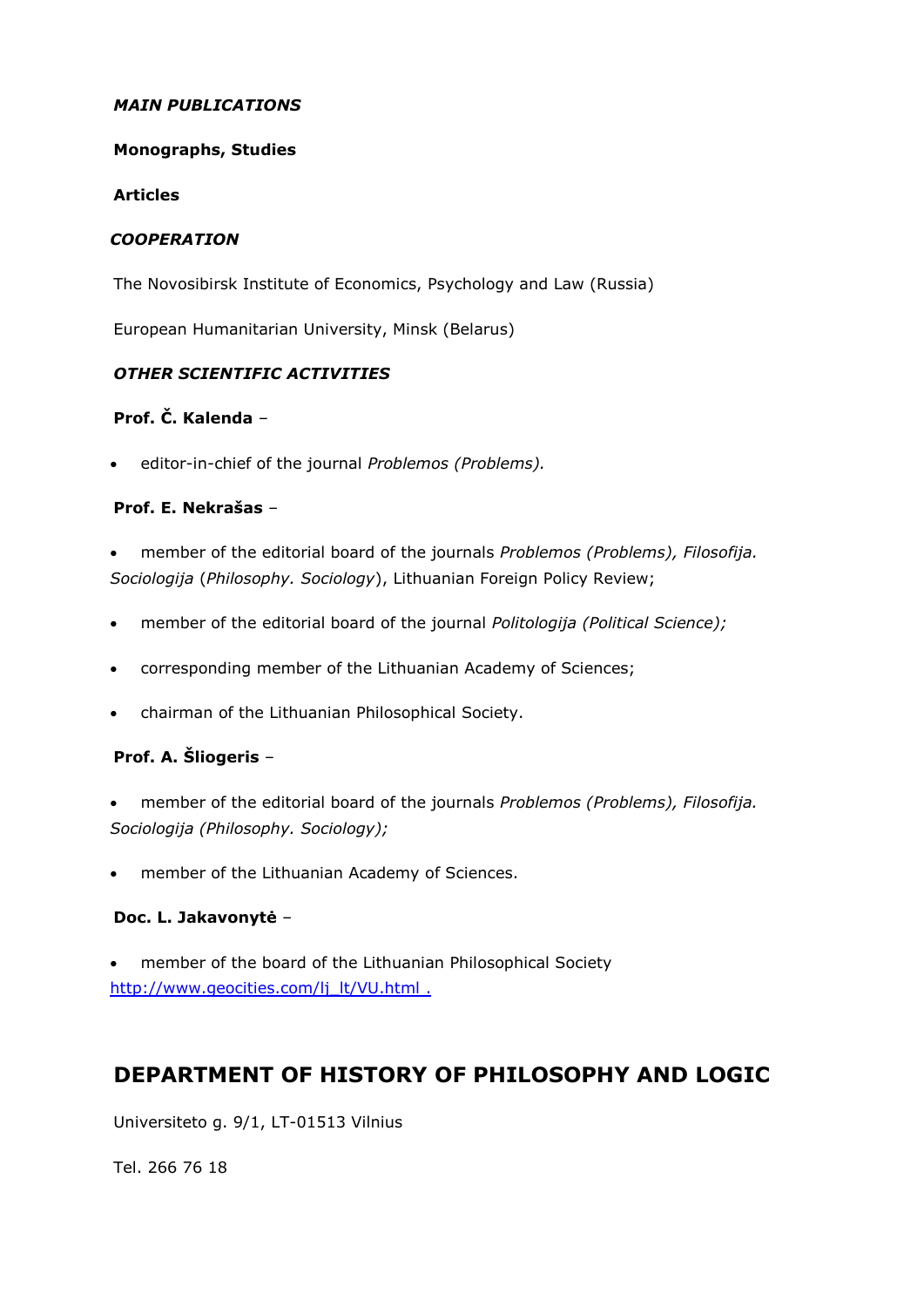E-mail [Marius.Saulauskas@fsf.vu.lt](mailto:Marius.Saulauskas@fsf.vu.lt)

**Head** – *Prof. Dr. (HP) Marius Povilas Šaulauskas*

### *STAFF*

**Professors:** Habil. Dr. R. Plečkaitis, Dr. (HP) M.P. Šaulauskas, Dr. (HP) A. Jokubaitis.

**Docents:** Dr. K. Dubnikas, Dr. N. Lomanienė, Dr. V. Radžvilas, Dr. L. Šabajevaitė.

**Lecturers:** Dr. J. Dagys, M. Kubilius.

**Doctoral students:** V. Grenda, A. Grigaravičiūtė, M. Ablačinskas, K. Kirtiklis, V. Dranseika, I. Giraitė, R. Bikauskaitė, A. Mackonis, M. Ruzas, Ž. Svigaris.

# *RESEARCH INTERESTS*

Philosophy in classical and modern civilizations Modern – postmodern controversy Information society studies Analytic philosophy and hermeneutics Logic Postmodern philosophy Social philosophy Contemporary Christian philosophy Ethics Religion studies Philosophy of history

# *RESEARCH PROJECTS CARRIED OUT IN 2007*

# **Projects Supported by University Budget**

**Methodological Analysis of the Development of the Philosophical Discourse.** Prof. M. P. Šaulauskas. 2005-2010.

Main research titles accomplished in 2007: historical analysis of the rise and development of philosophy and other theoretical sciences in Lithuania; inquiry into the fundamental principles of the current stance of interdisciplinary human and social sciences research in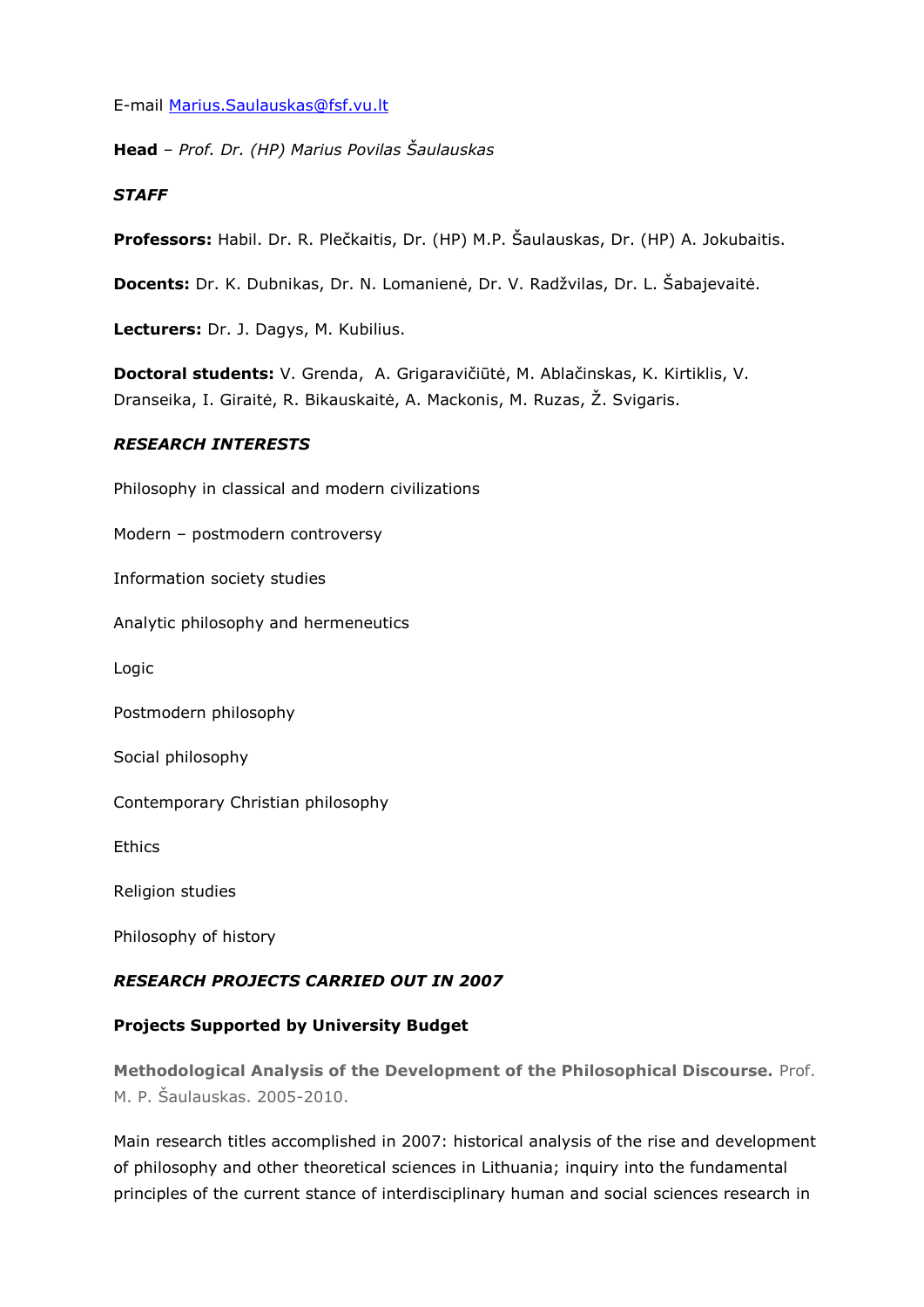Lithuania; research on contemporary reductionist philosophy of mind; investigation into the early history of Christian philosophy.

# **Other projects**

**Quality Improvement of the Doctoral and Introduction of the Postdoctoral Studies in Social and Human Sciences: Maintaining National Identity in the Global World.** Contract No ESF/2004/2.5.0-03-404/BPD-175/ParS-12500-596. M. P. Šaulauskas. 2006- 2008.

#### *MAIN PUBLICATIONS*

**Monographs, Studies**

**Textbooks, Manuals**

**Articles**

**Translations**

# *COOPERATION*

The Institute of Philosophy at the Nikolaus Copernicus University, Torun (Poland)

The Jesuit Faculty of Philosophy, Cracow (Poland)

The Polish Academy of Art and Sciences (Poland)

The Novosibirsk Institute of Economics, Psychology and Law (Russia)

European Humanitarian University, Minsk (Belarus)

# *OTHER SCIENTIFIC ACTIVITIES*

#### **Prof. R. Plečkaitis –**

- foreign member of Polish Academy of Art and Science;
- expert of Lithuanian Academy of Science;
- member of Science Council of Lithuania;
- vice-editor of the journal *Filosofija. Sociologija* (*Philosophy. Sociology*);
- editorial board member of the journal *Problemos* (*Problems*).

**Prof. M. P. Šaulauskas** (*[http://www.infovi.vu.lt/mps/index.html\)](http://www.infovi.vu.lt/mps/index.html) –*

director of Center for Information Society Studies, Vilnius University;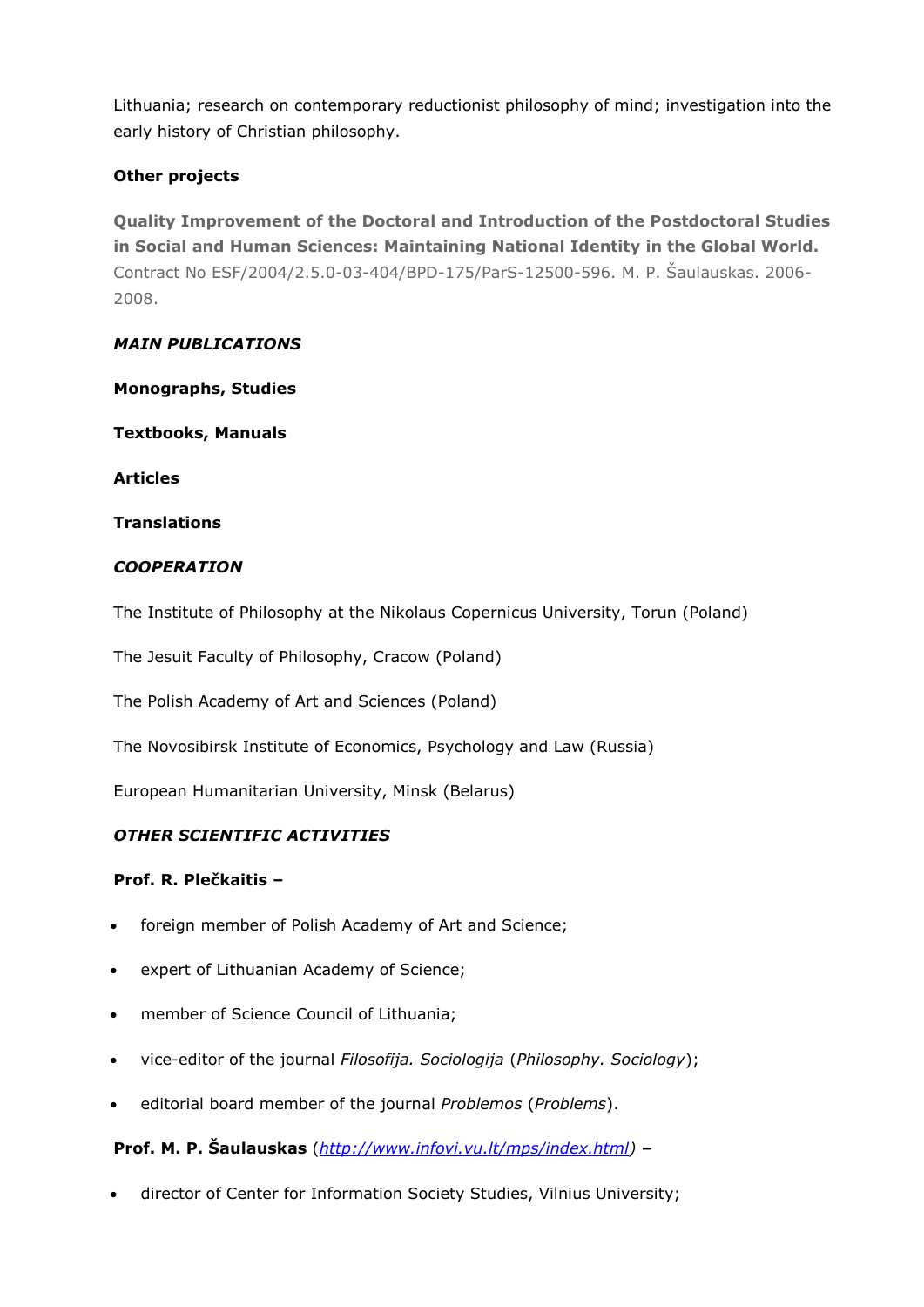- member of Council, Institute of Philosophy, Culture and Arts;
- editorial board member of the journal *Sociologija* (*Sociology*);
- editorial board member of the journal *Problemos* (*Problems*);

#### **Doc. K. Dubnikas –**

expert of Lithuanian Centre for Quality Assessment in Higher Education.

#### **Doc. N. Lomanienė –**

- executive secretary of journal *Problemos* (*Problems*);
- expert of Media, Radio and TV Support Fund;
- consultant of Center of Contemporary Didactics.

# **DEPARTMENT OF GENERAL PSYCHOLOGY**

Universiteto 9/1, LT-01513 Vilnius

Tel. 266 76 05, fax 266 76 00

E-mail [gintautas.valickas@fsf.vu.lt](mailto:gintautas.valickas@fsf.vu.lt)

**Head** – *Prof.Dr. (HP) Gintautas Valickas*

#### *STAFF*

**Professors:** Habil. Dr. (HP) A. Bagdonas, Habil. Dr. P. H. Vaitkevičius, Habil. Dr. (HP) G. Valickas.

**Docents:** Dr. R. Bliumas, Dr. L. Bulotaitė, Dr. G. Gintilienė, Dr. S. Girdzijauskienė, Dr. F. Laugalys, Dr. B. Pociūtė, Dr. R. Jusienė.

**Lecturers:** D. Butkienė, Dr. D. Čekuolienė, Dr. M. Dovydaitienė, K. Dragūnevičius, Dr. V. Navickas.

**Doctoral students:** J. Stasiukynienė, I. Gabrialavičiūtė, A. Miškinytė, D. Noreika, J. Narmontienė, R. Povilaitis, V. Rutkevičiūtė, M. Skėrytė Kazlauskienė, U. Stadnikė, Ž. Šarakauskienė, I.Urbanavičiūtė, A. Zališčevskis, A. Zbarauskaitė.

#### *RESEARCH INTERESTS*

Influence of color contrast, adaptation and location of stimuli in visual field on color perception (on color constancy)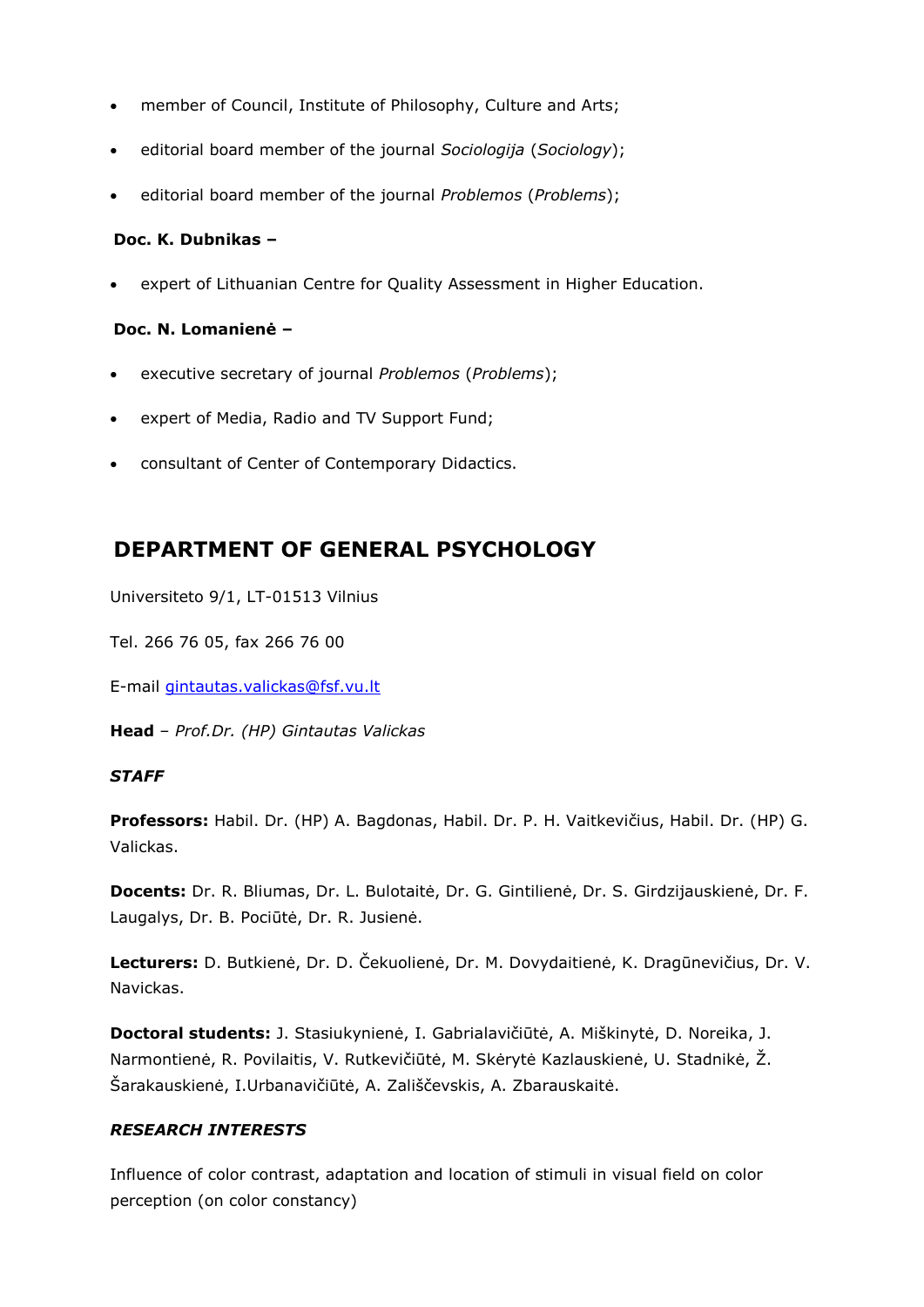Selection and registration of psychophysical parameters for estimation of effectiveness of human being activity

Procedural justice in criminal and civil proceedings

Development of asocial personality

Cross-cultural psychology: research of psychological features of Lithuanian sub ethnical groups

Development of language and thinking

Intelligence testing with children

Psychopathology of early relationships

Addiction psychology: early detection and intervention

Cognitive development and social cognition in adolescence

Emotion and behavioral problems of Lithuanian schoolchildren

# *RESEARCH PROJECTS CARRIED OUT IN 2007*

# **Projects Supported by University Budget**

**Psychological Aspects of Legal Relations.** Prof. G. Valickas. 2005–2010.

In 2007, the two procedural justice questionnaires were developed. The first questionnaire has three different versions – for law abiding persons, for suspects and for convict persons (each version consists of 56 questions). The preliminary research was conducted which examined the people's approach to the law, courts and the work of police officers and judges (the research involved 315 subjects). The indexes of scales reliability (Cronbach's alpha) varied from 0, 6175 to 0, 8106.

The second questionnaire was developed to assess perceived procedural justice of high school students (the questionnaire consist of 76 questions). The preliminary research was conducted which examined the student's attitudes toward lecturers, study's organization, particular exam's evaluation, etc. (the research involved 163 subjects). The indexes of scales reliability (Cronbach's alpha) varied from 0, 5330 to 0, 9310.

**Information Technologies of Transducers and Neural Nets.** Prof. H. Vaitkevičius, Doc. Z. Bliznikas. 2005–2009.

Special equipments and special programs for perception of object colour under different lightening were created. The perceived colour of background was changing in time. The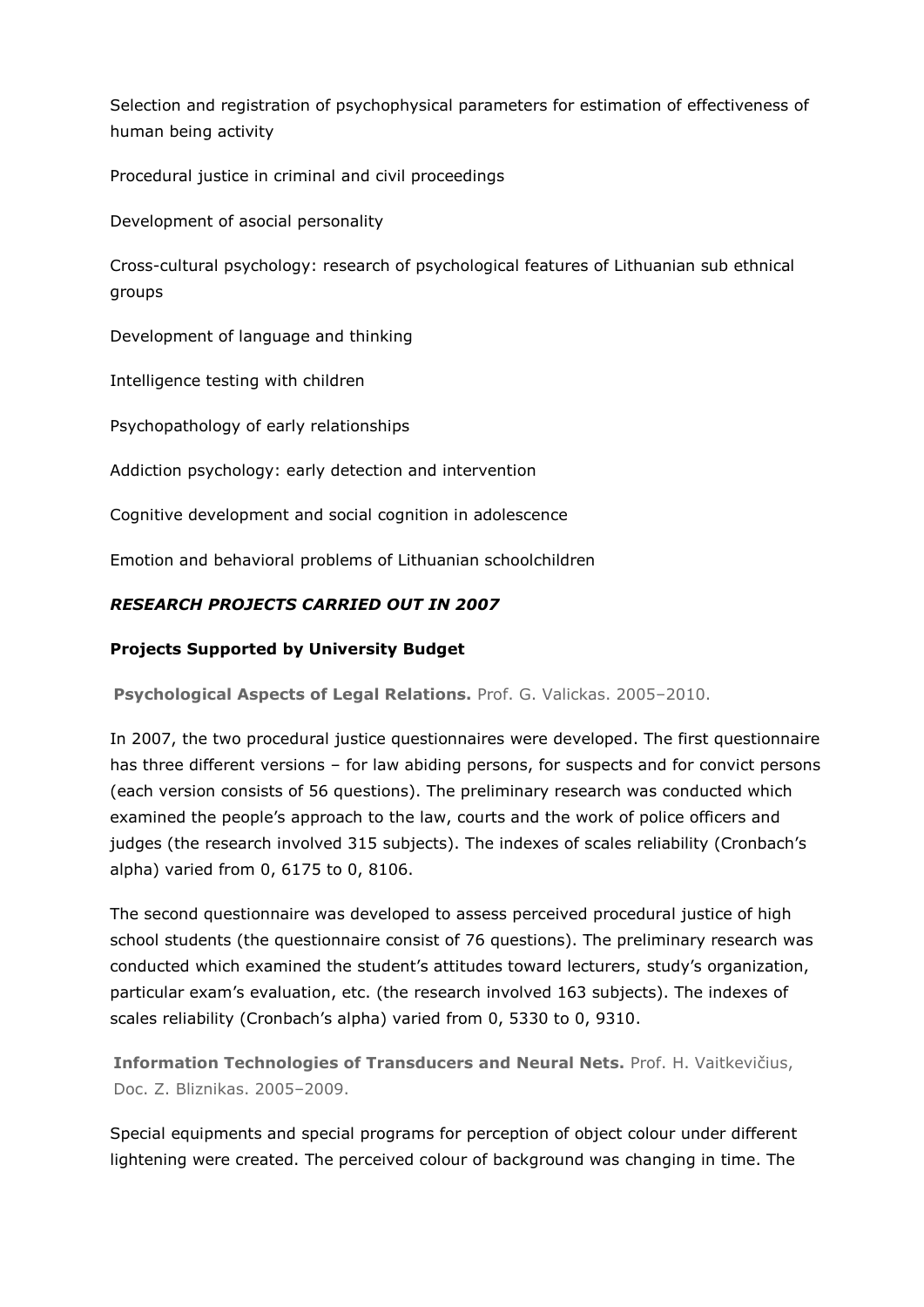speed of these adaptive changes depends on colour of light source. The fastest changes were observed under green- bluish light, the slowest those were under red-purple light.

**Investigation of Psychophysiological Mechanism of Human Perception.** Dr. A. Švegžda. 2004–2009.

It was created special hardware and software for both presentation of visual and acoustic stimuli and for registration of muscle electrical activity (electromyogram EMG) in response to presented above mentioned stimuli. Statistical and mathematical analyses of obtained data enable to detect very weak EMG activity. As the result of that the capabilities of the Standard program known as 'Acknowledge' were considerably extended.

**Psychological Wellbeing of Different Community Groups**. Doc. L. Bulotaitė. 2005– 2010.

Multidisciplinary project "Risk and well-being factors of mental health disorders in Lithuanian children" was carried out by group of researches (Gražina Gintilienė, Sigita Girdzijauskienė, Dovilė Butkienė) together with Clinic of Psychiatry, Faculty of Medicine, (Sigita Lesinskienė, Dainius Pūras ). Data analysis about 1168 children aged from 7 to10 years from the epidemiological survey of child mental health was used to estimate the risk factors associated with family structure and environment, parental education, socioeconomic situation, physical and emotional trauma experienced by the child and to develop the recommendations for strengthening child's well-being and also for planning relevant preventive programs. The results of current study were presented at European Congress of Psychology in Prague, European Conference of Developmental Psychology in Jena and international seminar at Vilnius University.

# **Projects, Programmes, Issues Supported by Lithuanian State Science and Studies Foundation**

**Daphne II. Needs Assessment and Awareness Raising Programme for Bullying in Schools.** Contract No JLS/DAP/2005-1-040-YC Doc. L. Bulotaitė. 2005-2008.

# **Other projects**

**[Establishment of a Training Centre for Innovations and Experimental Research in](http://www.fsf.vu.lt/index.php?option=com_content&task=view&id=215&Itemid=340)  [Psychology](http://www.fsf.vu.lt/index.php?option=com_content&task=view&id=215&Itemid=340)**. (Measure 2.5 of the SPD, ESF, 2006-2008). Contract No ESF/2004/2.5.0-03- 406/BPD-177/ParS-12500-598. Coordinator doc. L. Bulotaitė. 2006-2008.

**Child and adolescent mental health in enlarged EU: development of effective policies and practicies.** (EC Public Health Programme). Contract No 2005311. Coordinator R. Povilaitis. 2006-2008.

**Needs assessment and awareness raising programme for bullying in schools.**  (Daphne programme II, 2006-2008, Nr. JLS/DAP/2005-1-040/YC). Contract No BS-250400-910. Coordinator R. Povilaitis. 2006-2008.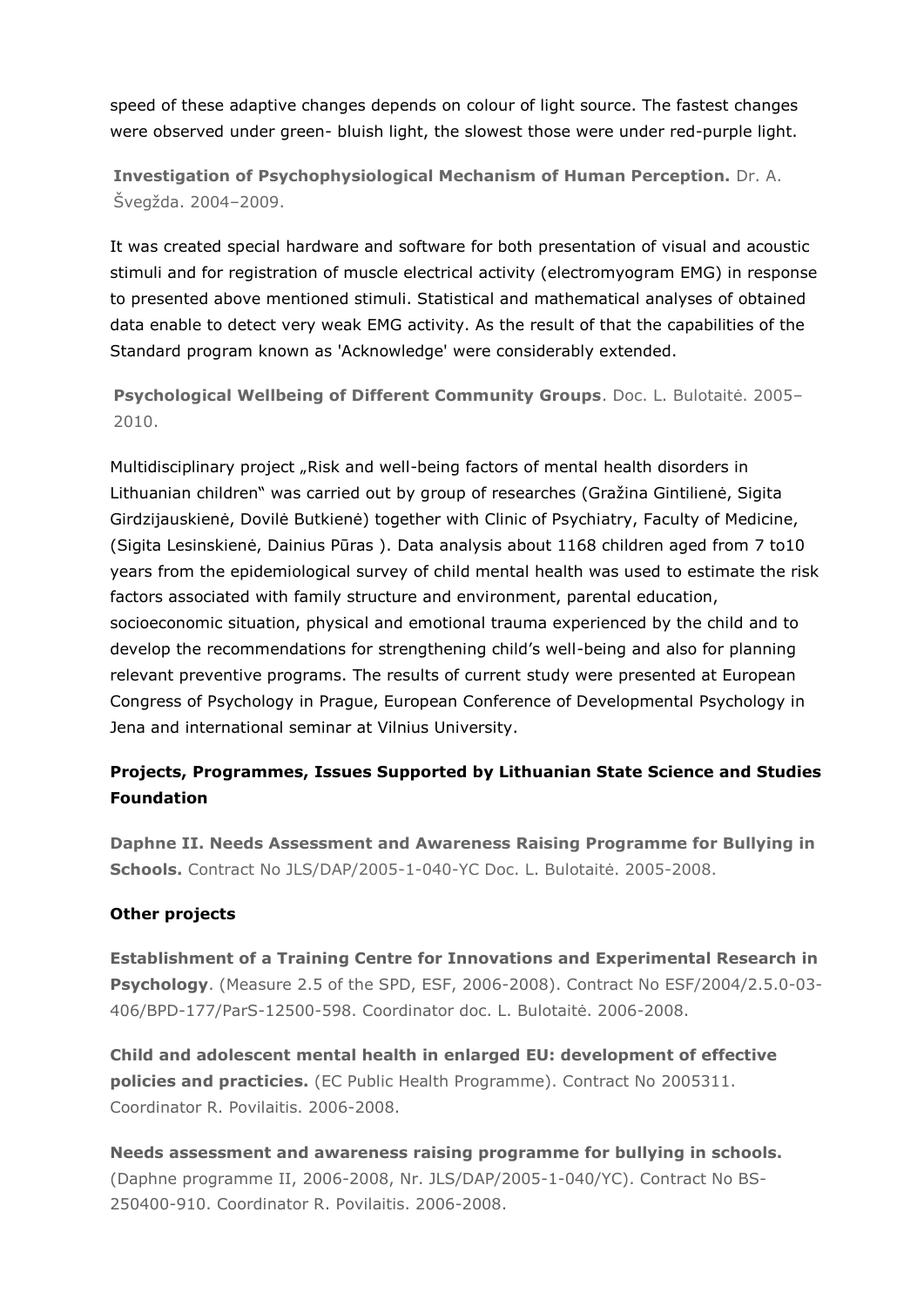**Translation of professional suitability tests into Lithuanian, their adaptation and standardisation for Lithuania.** (Ministry of Education and Science). Contract No SUT-186/APS-250000-325. Coordinator Assoc. Prof. G. Gintilienė. 2006-2007.

### *MAIN PUBLICATIONS*

**Monographs, Studies**

**Textbooks, Manuals**

**Articles**

**Materials of Conferences**

# *COOPERATION*

Child Development Centre (Lithuania)

Law University of Lithuania (Lithuania)

UK Manchester UMIST (UK)

# *OTHER SCIENTIFIC ACTIVITIES*

# **Doc. F. Laugalys –**

editorial board executive secretary of the journal *Psichologija (Psychology).*

# **Prof. G. Valickas –**

- editor-in-chief of the journal *Psichologija* (*Psychology)*;
- member of Academic Senate of Vilnius University vice-chairman of Committee of Science of Vilnius University;
- expert of the Lithuanian Center for Quality Assessment in Higher Education.

### **Doc. B. Pociūtė –**

- editorial board member of the journal *Psichologija* (*Psychology)*;
- member of ISSBD;
- board member of the Lithuanian Psychologists Association, [www.lps.vu.lt/;](http://www.lps.vu.lt/)
- member of DEAN Network.

#### **Doc. L. Bulotaitė –**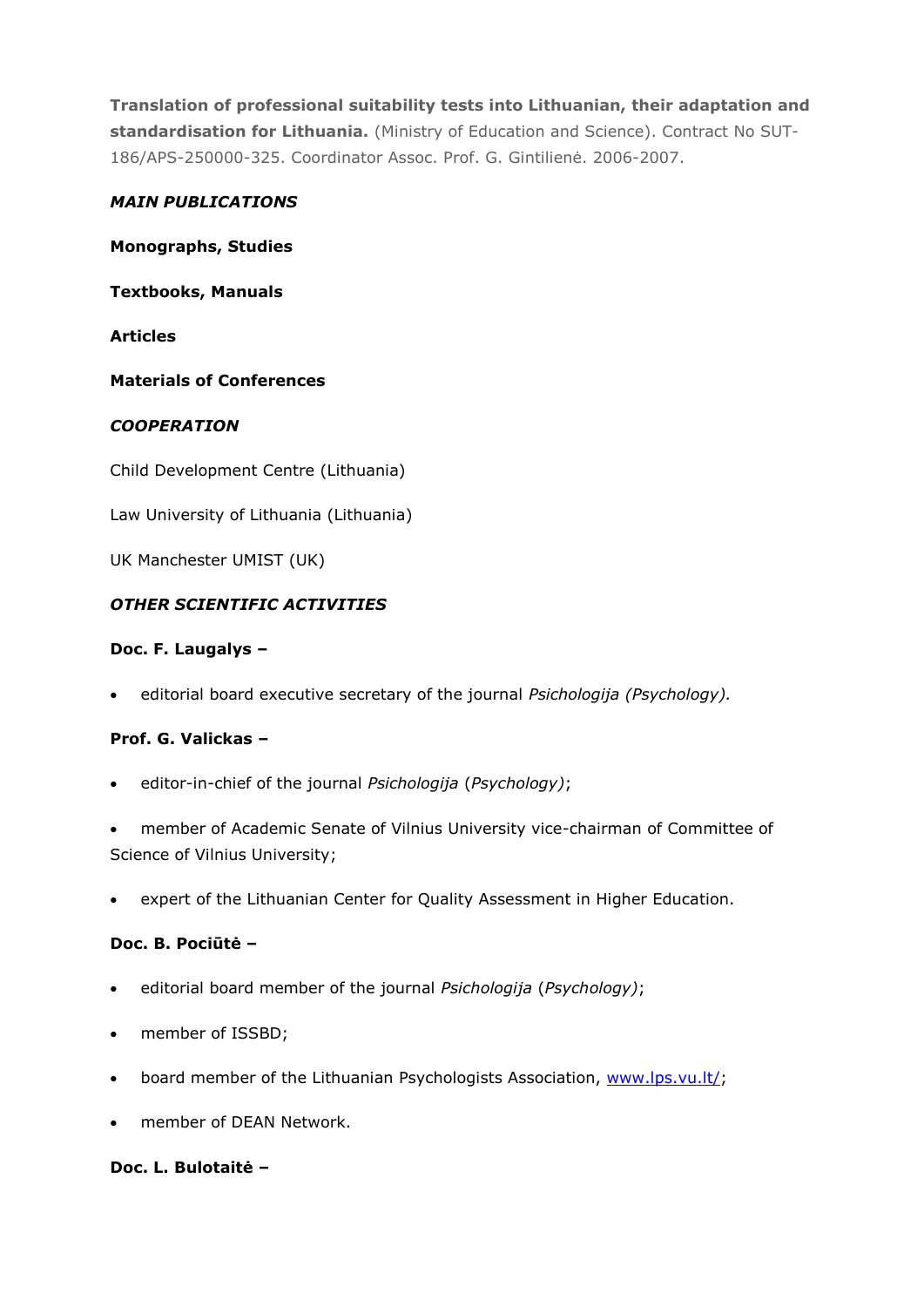- President of the Lithuanian Psychological Association, [www.lps.vu.lt/](http://www.lps.vu.lt/);
- member of Scientific committee of EMCDDA [www.emcdda.europa.eu/](http://www.emcdda.europa.eu/) ;

 Editorial board member of the journal *Ugdymo psichologija* (Educational Psychology) [www.vpu.lt/](http://www.vpu.lt/) .

#### **Doc. R. Bliumas –**

- member of the of Lithuanian Psychological Association, [www.fsf.vu.lt/lpa/](http://www.fsf.vu.lt/lpa/) ;
- international affiliate of the American Psychological Association, [www.apa.org/.](http://www.apa.org/)

#### **Doc. G. Gintilienė –**

- member of ISSBD, [www.issbd.org/](http://www.issbd.org/);
- member of International Study Group on Special Education Needs;
- board member of the Lithuanian Psychological Association, [www.lps.vu.lt;](http://www.lps.vu.lt/)

 member of Certification Commission of School Psychologists under the Ministry of Education and Science;

 board member of the general education examination and schoolchildren achievement research under the Ministry of Education and Science.

#### **Dr. D. Čekuolienė –**

- member of Society for Research of Child Development (SRCD), [www.srcd.org/;](http://www.srcd.org/)
- President of the Family Counseling Society.

#### **Prof. H. Vaitkevičius –**

- Committee on Scientific Affair of EFPA, [www.efpa.be/;](http://www.efpa.be/)
- member of Professor's Council of Latvian University;
- editorial board member of the journal *Psichologija (Psychology)*;
- expert of the Lithuanian State Science and Studies Foundation.

# **DEPARTMENT OF CLINICAL AND ORGANIZATIONAL PSYCHOLOGY**

Universiteto 9/1, LT-01513 Vilnius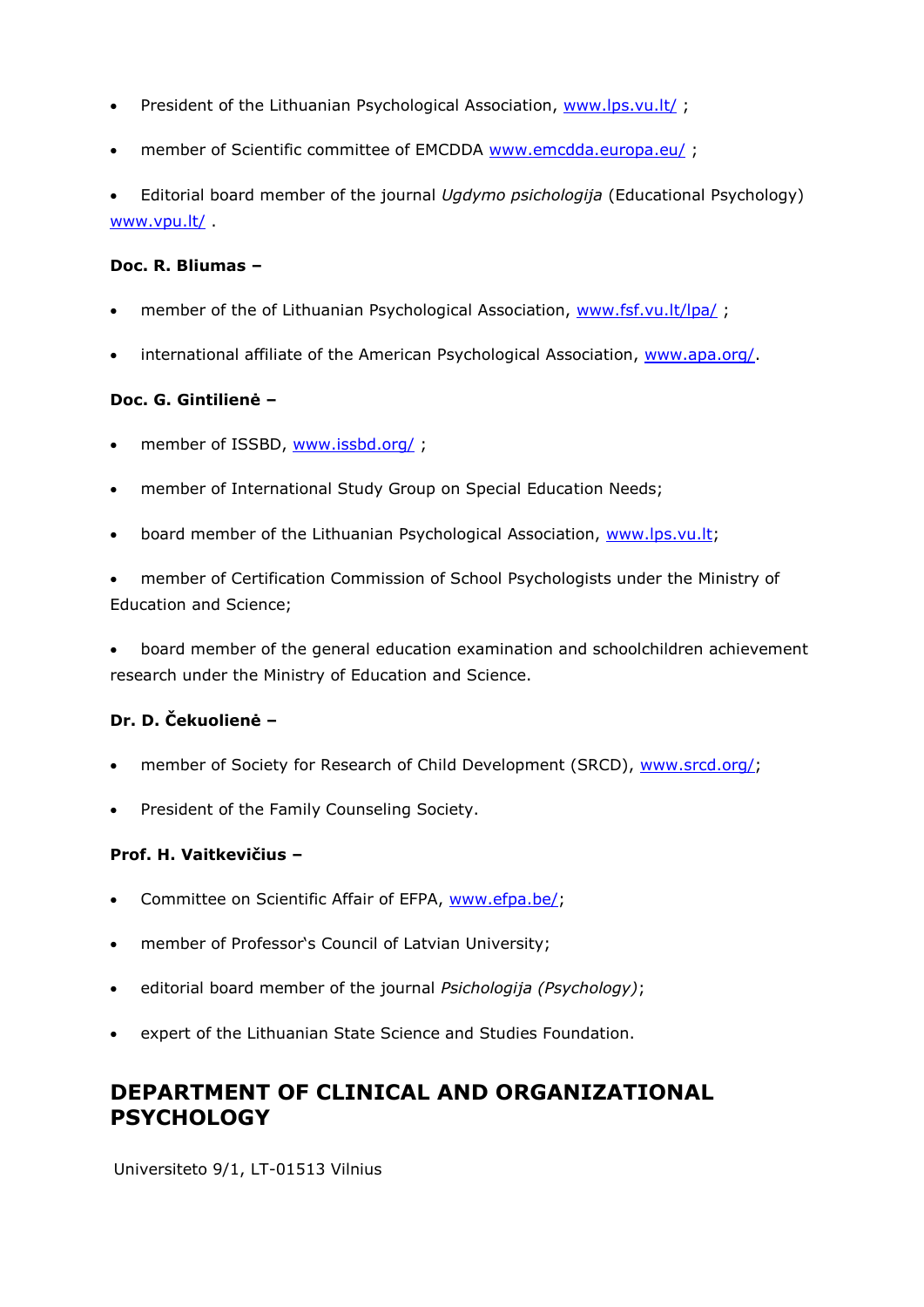Tel. 266 76 05, fax 266 76 00

E-mail [danute.gailiene@fsf.vu.lt](mailto:danute.gailiene@fsf.vu.lt)

**Head –** Prof. Habil. Dr. *Danutė Gailienė*

#### *STAFF*

**Professors:** Habil. Dr. D. Gailienė, Dr. R. Kočiūnas.

**Docents:** Dr. R. Bieliauskaitė, Dr. D. Bagdžiūnienė, Dr. G. Gudaitė, Dr. V. Lepeška, Dr. R. Sargautytė, Dr. A. Suslavičius.

**Senior assistants:** J. Bajoriūnienė, Dr. E. Kazlauskas, Dr. R.Rekašiūtė-Balsienė.

**Doctoral students:** I. Bieliauskienė, V. Domanskaitė-Gota, R. Garckija, M. Giedraitytė, N. Grigutytė, A. Grušauskaitė, I. Laukienė, A. Jurgaitytė-Avižinienė, V. Kalpokienė, J. Lazauskaitė, T. Lazdauskas, M. Tvarijonavičius, A. Matulaitė-Horwood, I. Povilaitienė, V. Poškutė, P. Skruibis, J. Šalaj, I. Žukauskaitė.

#### *RESEARCH INTERESTS*

Investigation of the DSH (deliberate self-harm) and effects of long lasting traumatization

Research in existential-phenomenological psychology and psychotherapy in cross cultural context

Developmental psychopathology

#### *RESEARCH PROJECTS CARRIED OUT IN 2007*

#### **Projects Supported by University Budget**

**The Impact of Sociopolitical Transformations on the Development of Personality.**  Prof. D. Gailienė. 2005–2007.

Validation of the research methods for the investigation of the impact of psychosocial stress and posttraumatic growth. Evaluation of the impact of the family stress on children and adults.

#### **Other projects**

**Transgenerational Effect of Extreme Traumatisation in the Contex of Social Transformations**. (Lithuanian State Science and Studies Foundation). Contract No T-06/07*.* Coordinator Prof. D. Gailienė. 2007.

#### *MAIN PUBLICATIONS*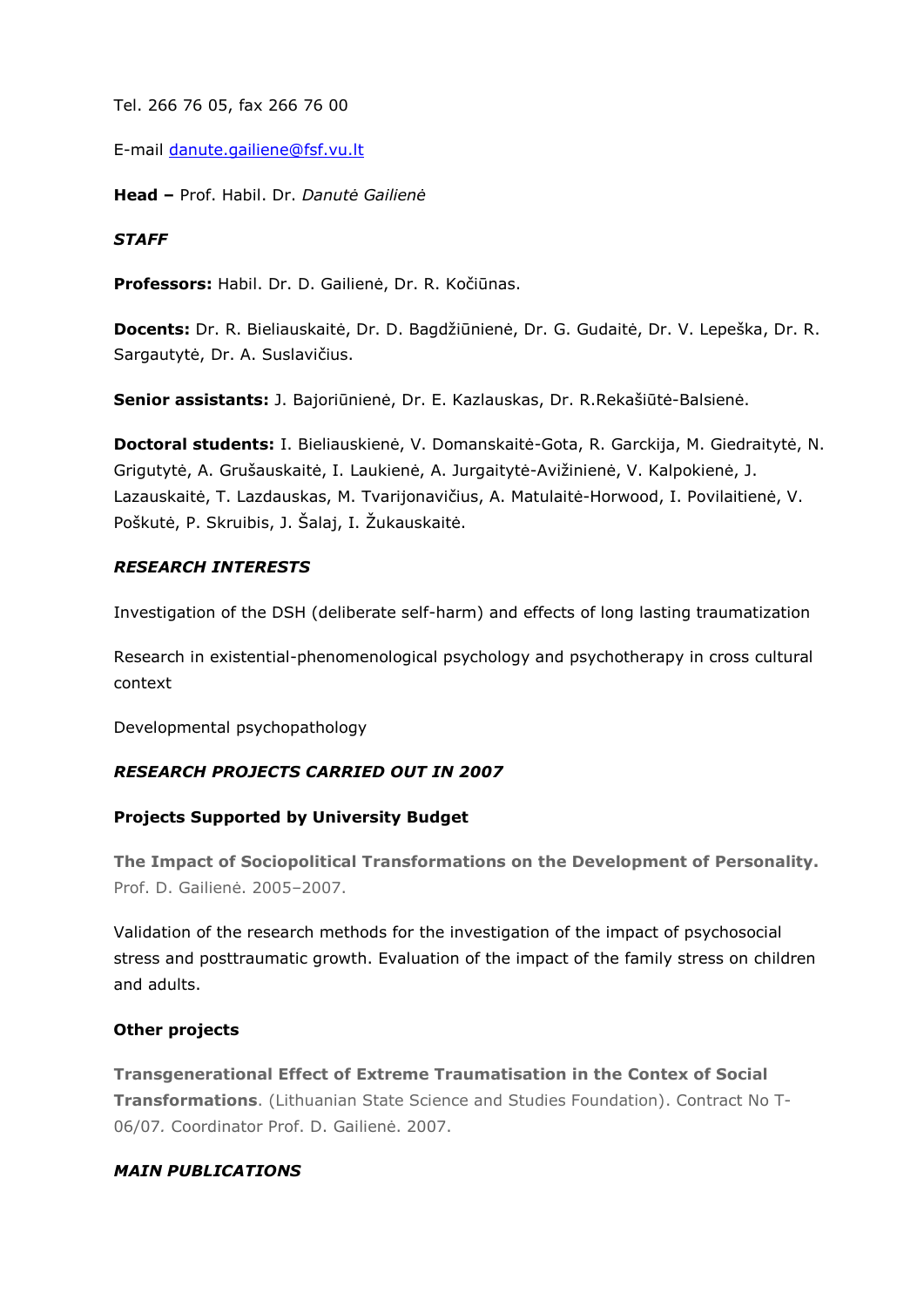#### **Textbooks, Manuals**

#### **Articles**

#### **Materials of Conferences**

### *COOPERATION*

Oslo University (Norway)

Umea University (Sweden)

University of Ljubljana (Slovenia)

University of Trondheim (Norway)

University of Medicine of Kaunas (Lithuania)

University of Pécs (Ungarn)

#### *OTHER SCIENTIFIC ACTIVITIES*

#### **Prof. D. Gailienė –**

full member of the International Academy for Suicide Research (IASR), [www.uni](http://www.uni-wuerzburg.de/IASR/)[wuerzburg.de/IASR/;](http://www.uni-wuerzburg.de/IASR/)

consulting editor of the journal *Archives of Suicide Research*;

 associate editor of the journal *European Psychologist,* [www.hhpub.com/journals/ep/journals.html;](http://www.hhpub.com/journals/ep/journals.html)

- associate editor of the journal *Psichologija* (*Psychology)*;
- member of the Lithuanian Committee of Medical Ethics, [www.bioetika.sam.lt;](http://www.bioetika.sam.lt/)
- member of International Association of Suicide Prevention (IASP), [www.med.uio.no/iasp/;](http://www.med.uio.no/iasp/)

 member of Deutsche Gesellschaft für Suizidprophylaxe (DGSP), [www.suizidprophylaxe.de/;](http://www.suizidprophylaxe.de/)

- member of American Suicidological Association (ASA);
- member of Lithuanian Society of Psychologists (LPS), [www.lps.vu.lt;](http://www.lps.vu.lt/)
- member of European Society for Traumatic Stress Studies (ESTSS), [www.estss.org.](http://www.estss.org/)

#### **Prof. R. Kočiūnas –**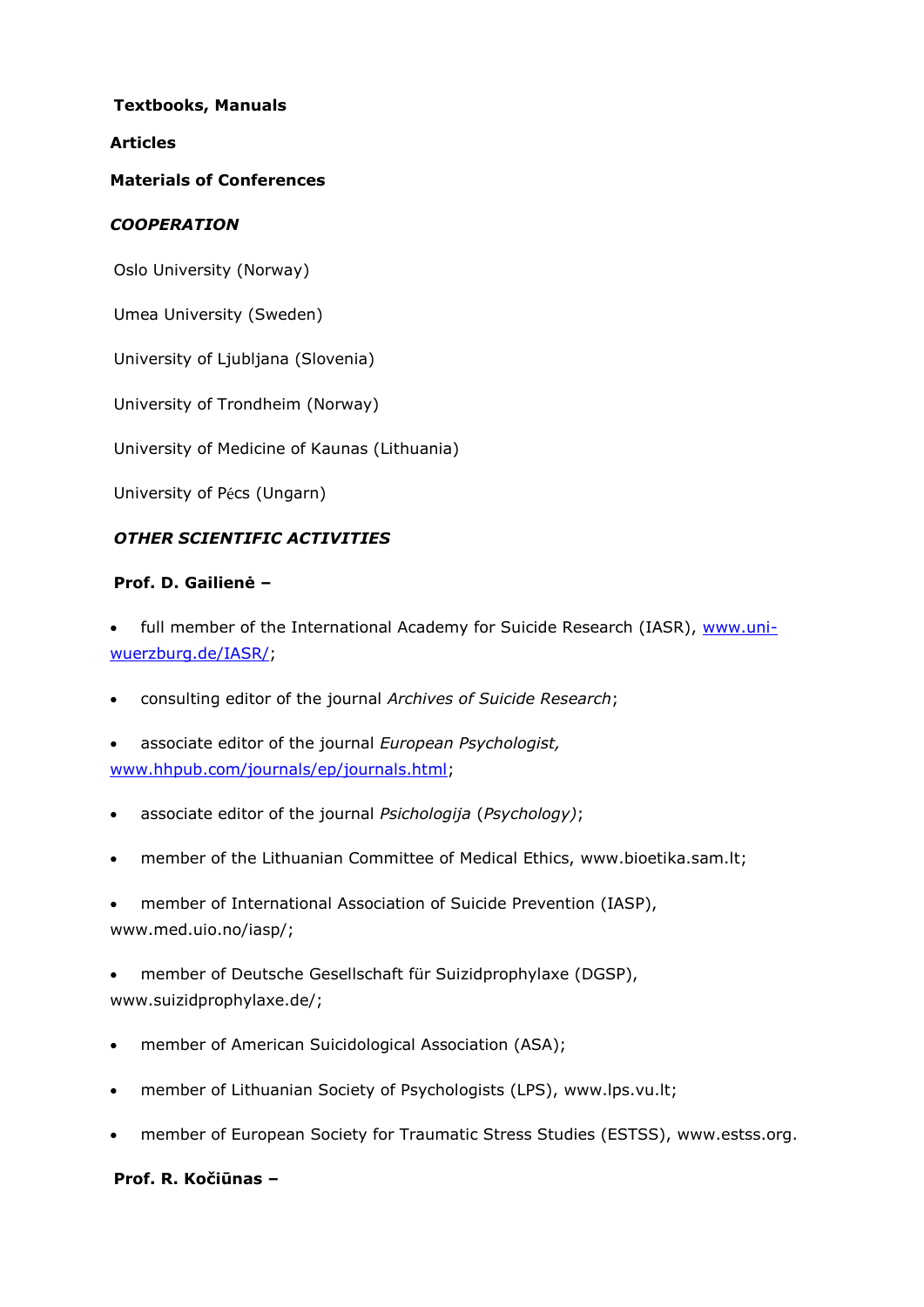- member of International Association of Counseling;
- member of Society for Existential Analysis (Great Britain);

 President of East European Association for Existential Therapy, [www.existentialtherapy](http://www.existentialtherapy-easteurope.lt/)[easteurope.lt;](http://www.existentialtherapy-easteurope.lt/)

- editorial board member of the journal *Psichologija (Psychology)*;
- board member of the Lithuanian Society of Psychotherapy;
- editorial board member of the *Journal of Baltic Psychology* (Latvia);
- editorial board member of the journal *Existential Analysis* (Great Britain);
- editorial board member of the journal *Psychotherapy* (Russia);
- editorial board member of the *Journal of Mental Medicine and Ecology* (Russia);

 editorial board member of the international journal *Existential Tradition: Philosophy, Psychology, Psychotherapy*;

 leader of the international commission of experts for Evaluation of International Institute of Practical Psychology (Riga, Latvia);

 leader of the international commission of experts for Evaluation of Higher Professional Programme with an Integrated Bachelors Standard of Psychology (International Institute of Practical Psychology, Riga, Latvia).

### **Doc. R. Bieliauskaitė –**

- member of the Lithuanian Psychological Association, [www.lps.vu.lt;](http://www.lps.vu.lt/)
- member of the Lithuanian Society of Individual Psychology;
- member of the board of experts of the Inspector of Journalists' Ethics;

 member of experts group on Social Science and Ethics under the Ministry of Education and Science.

#### **Doc. D. Bagdžiūnienė –**

member of Lithuanian Society of Psychologists (LPS), [www.lps.vu.lt/](http://www.lps.vu.lt/) .

#### **Doc. R. Sargautytė –**

vice-president of the Lithuanian Pain Society (LSD);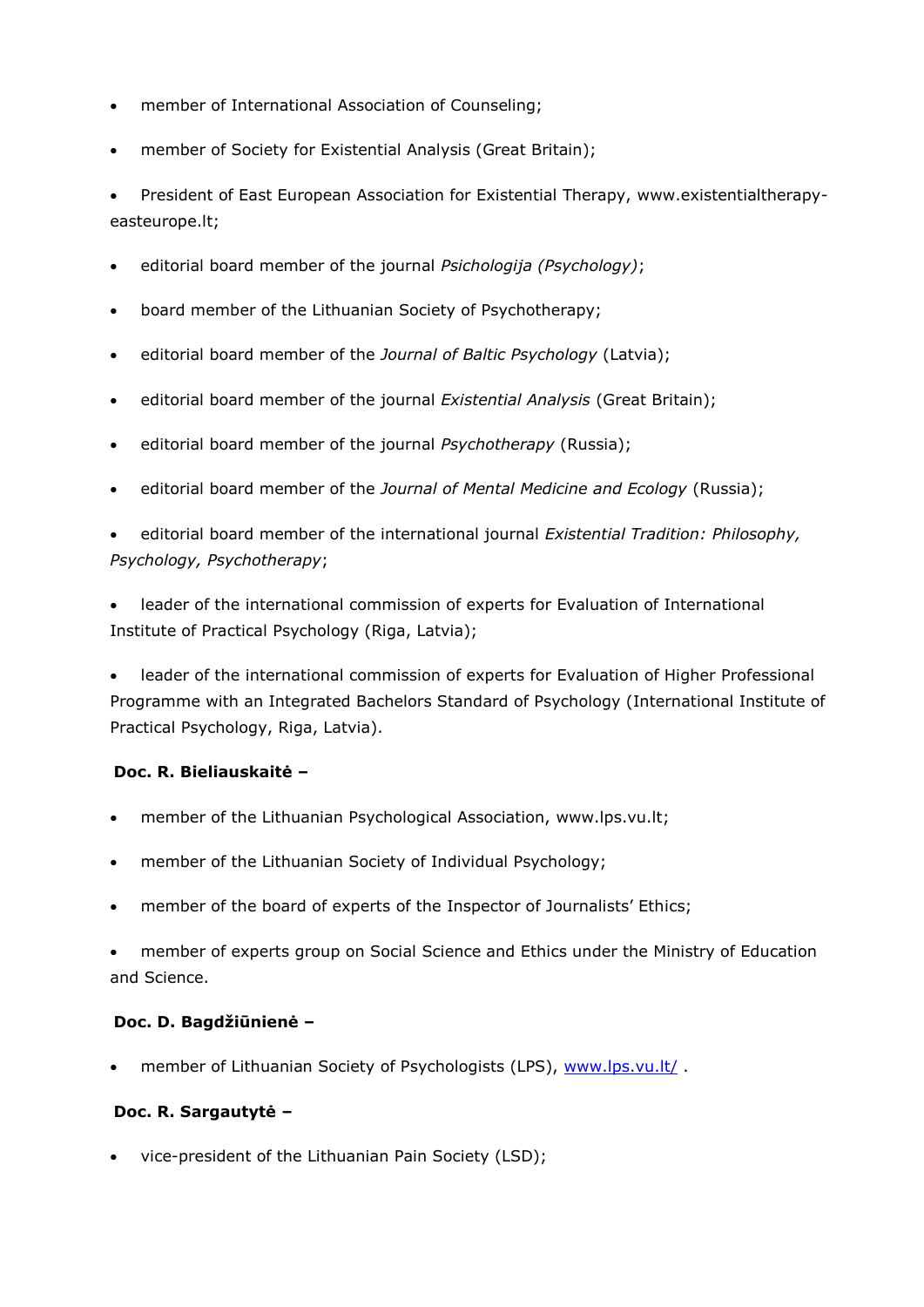member of International Association for the Study of Pain (IASP), [www.iasp](http://www.iasp-pain.org/defsopen.html/)[pain.org/defsopen.html/](http://www.iasp-pain.org/defsopen.html/) ;

• member of Lithuanian Society of Psychologists (LPS), [www.lps.vu.lt/](http://www.lps.vu.lt/);

 Member of Steering Committee CEESBM (Central and Eastern Europe Society for Behavioral Medicine).

### **Doc. G. Gudaitė –**

 individual and full member of the International Association of Analytical Psychology, [www.iaap.org/](http://www.iaap.org/) ;

- member of Lithuanian Association of AP;
- board member of Lithuanian Association of Psychotherapy;
- board member of Lithuanian Association of Gestalt Therapy.

# **E. Kazlauskas –**

- board member of Lithuanian Society of Psychologists (LPS), [www.lps.vu.lt/;](http://www.lps.vu.lt/)
- member of European Society for Traumatic Stress Studies (ESTSS), [www.estss.org/.](http://www.estss.org/)

# **DEPARTMENT OF SOCIOLOGY**

Universiteto 9/1, LT-01513 Vilnius

Tel. 266 76 26

E-mail [arunas.poviliunas@fsf.vu.lt](mailto:arunas.poviliunas@fsf.vu.lt)

**Head** – *Doc. Dr. Arūnas Poviliūnas*

#### *STAFF*

**Professors:** Prof. Dr. (HP) A. Dobryninas, Habil. Dr. A. Matulionis, Habil. Dr. Z. Norkus, prof.dr. (HP) A. Valantiejus,

**Docents:** Dr. R. Ališauskienė, Dr. I. Juozeliūnienė, Dr. A. Poviliūnas, Dr. D. Tureikytė.

**Senior assistants:** Dr. L. Žilinskienė, Dr. R. Žiliukaitė.

**Assistant:** V. Jonikova.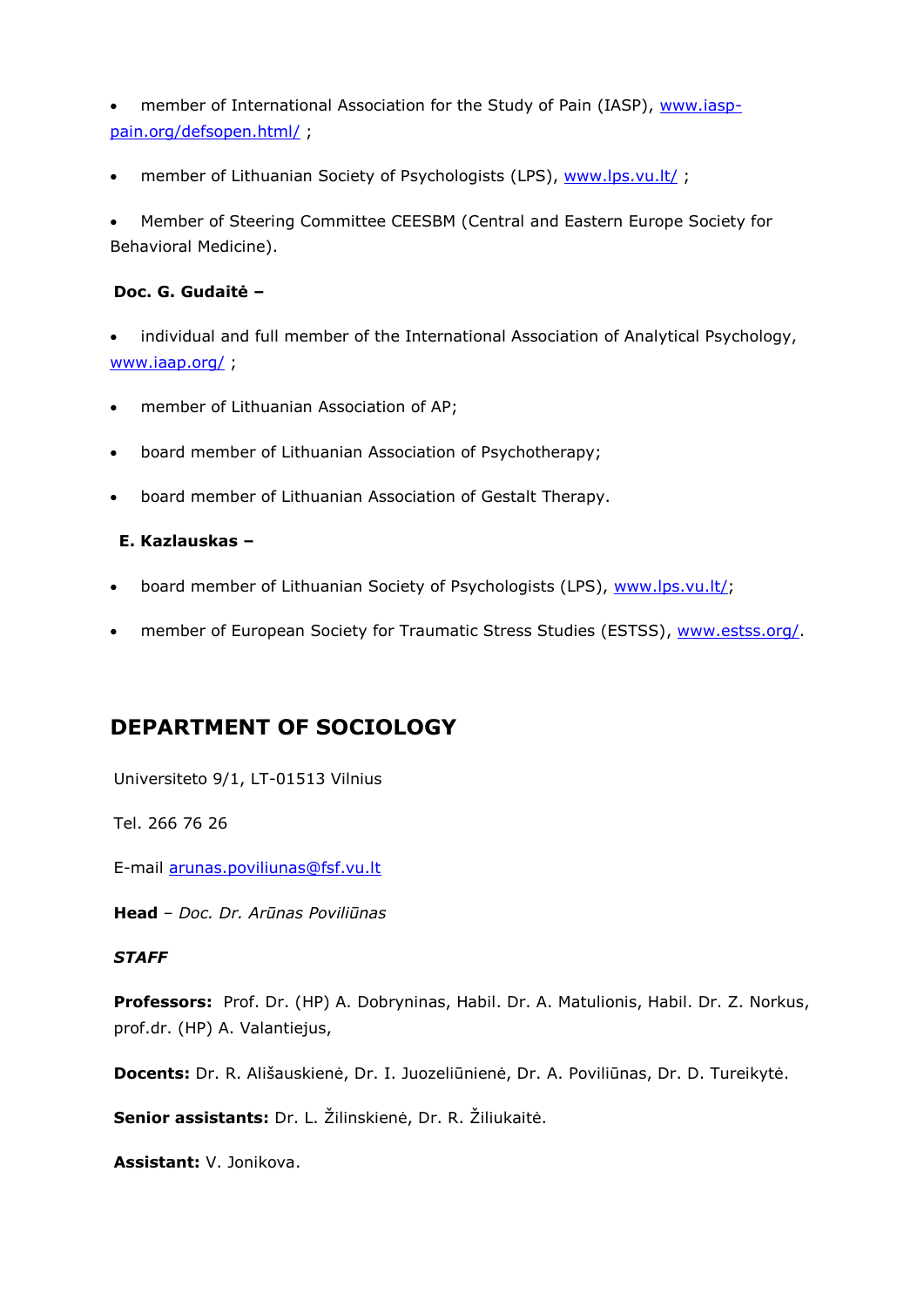**Doctoral students:** D. Blynas, A. Gavėnaitė, V. Gegužienė, J. Mataitytė, J. Moskvina, J. Piliponytė, E. Rimšaitė, V. Rosinaitė, E. Vileikienė, R. Žakevičiūtė, N. Chorundžij, V. Ivaškaitė – Tamošiūnė, E. Dunajevas, D. Glodenis.

#### *RESEARCH INTERESTS AND TRENDS*

Analysis of theoretical discourses (social constructivism, theories of (post)modernity, critical theory, criminological discourses)

Sociology of education

Sociology of deviations and crime

Rural and urban sociology

Sociology of communities and rural community development

Sociology of science

Sociology of youth

Theoretical and empirical issues in the research on family

Corruption and anti-corruption activity

Policy analysis of social inclusion

Technologies of social innovations (participatory action research, social partnerships, digital communities)

Trends in social values

Sociology of religion

Role of mass media in contemporary society

Postcommunist social transformation in Lithuania in the comparative perspective

Social theory of Max Weber

Methodology of comparative historical sociological research

Rational choice approach in sociology

#### *RESEARCH PROJECTS CARRIED OUT IN 2007*

#### **Projects Supported by University Budget**

**Social Discourses And Action.** Doc. Dr. Arūnas Poviliūnas. 2006-2011.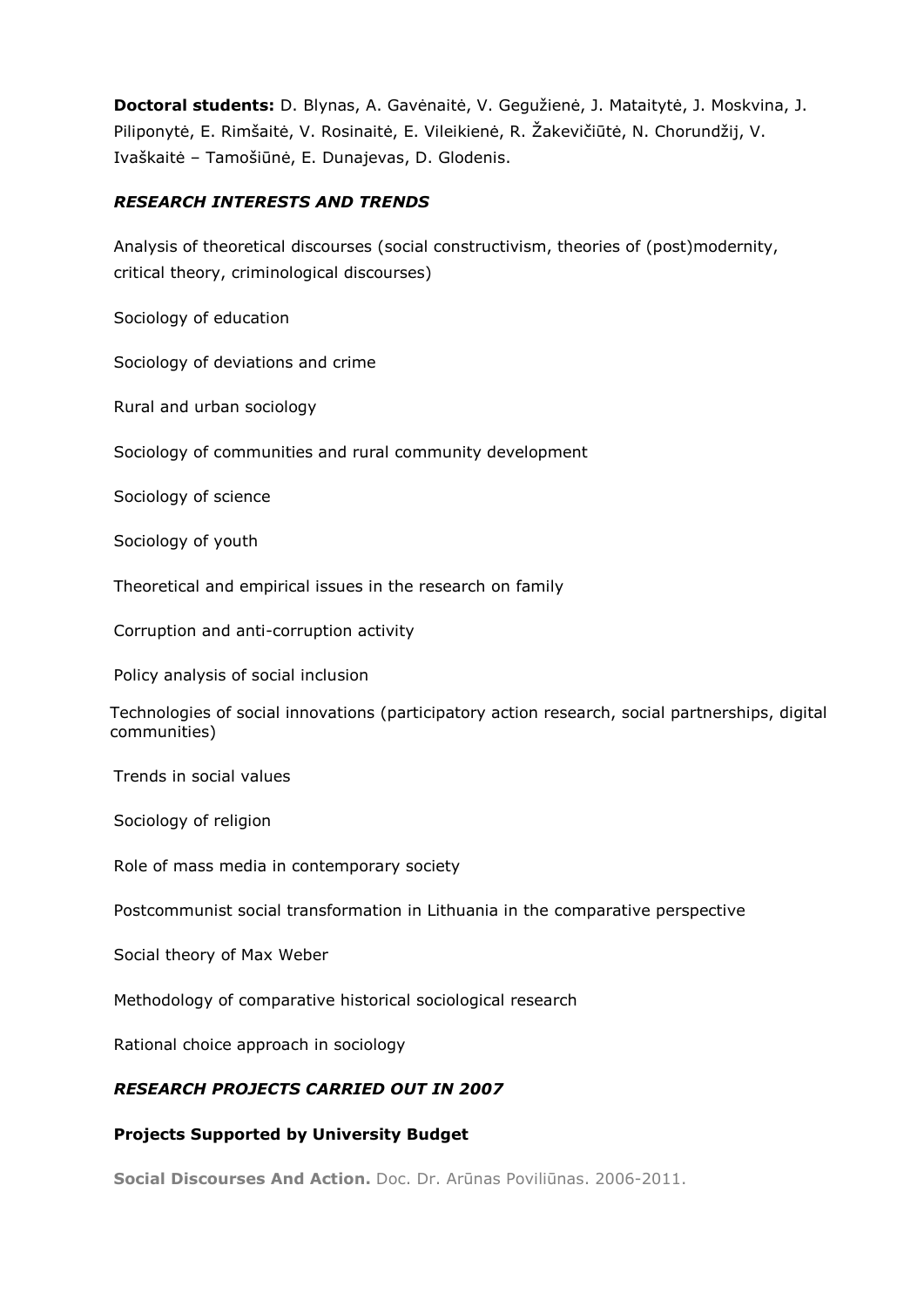The research on social inequality (participating in the FP6 project EUROEQUAL STREP) was done. The Lithuanian policy in the socia area of social inclusion was analyzed. The research work in the rural and communities sociology was continued with the special attention for the activities of the EQUAL development communities and the activities of LEADER+ local action groups in the developing and implementing social innovations in the area of social policy. The applied research in the sociology of education was continued pursuing the goal to construct an effective model of consultations among interest groups in the area of education. Members of the department did research work on the situation of women scientists in the exact sciences, collaborating in the FP6 project No. 017170 "Baltic States Network "Women in Exact Sciences and High Technology".

# **International Science Programmes and Projects**

**Baltic States Network: Women in Exact Sciences and High Technology (BASNET). FP6.** Contract No-017170. Doc. Dr. I.Juozeliūnienė. 2006-2007.

**Social Inequality and Why It Matters for the Economic and Democratic Development of Europe and Its Citizens. Post-Communist Central and Eastern Europe in Comparative Perspective (EUROEQUAL**). **FP 6.** Contract No-028920. 2006- 2009. Doc. Dr. A.Poviliūnas. 2006-2009.

**Resources, locality and life course: An interdisciplinary study on the diversity, exchange and (trans)formation of economic, social and cultural resources** (with University of Jyväskylä). Contract No-028920. Doc. Dr. A.Poviliūnas. 2006-2009.

# **Other Programmes and Projects**

**Public Consultations for Implementation of the Principles of State Strategy for Education for the Years 2003-2012.** Partners of the Project: Centre for Civic Initiatives, Learning and Information Center, Civil Society Institute. Ordered by Ministry of Education and Science. Doc. Dr. A. Poviliūnas. 2003-2012.

**Lithuanian Nation***:* **Analysis of the Conditions and Development Perspectives**. Project accomplished by Civil Society Institute and Strategic Research Centre. Ordered by Seimas (Parliament) of the Republic of Lithuania. Doc. Dr. A.Poviliūnas. 2007.

**Organizational Mortality of Rural Community Groups in Lithuania.** Partners of the Project: Eastern Caroline University (USA). Doc. Dr. A.Poviliūnas. 2007-2008.

# *COOPERATION*

Sociology Department (Uppsala University)

Department of Sociology (University of Jyväskylä)

Swedish School of Social Science, University of Helsinki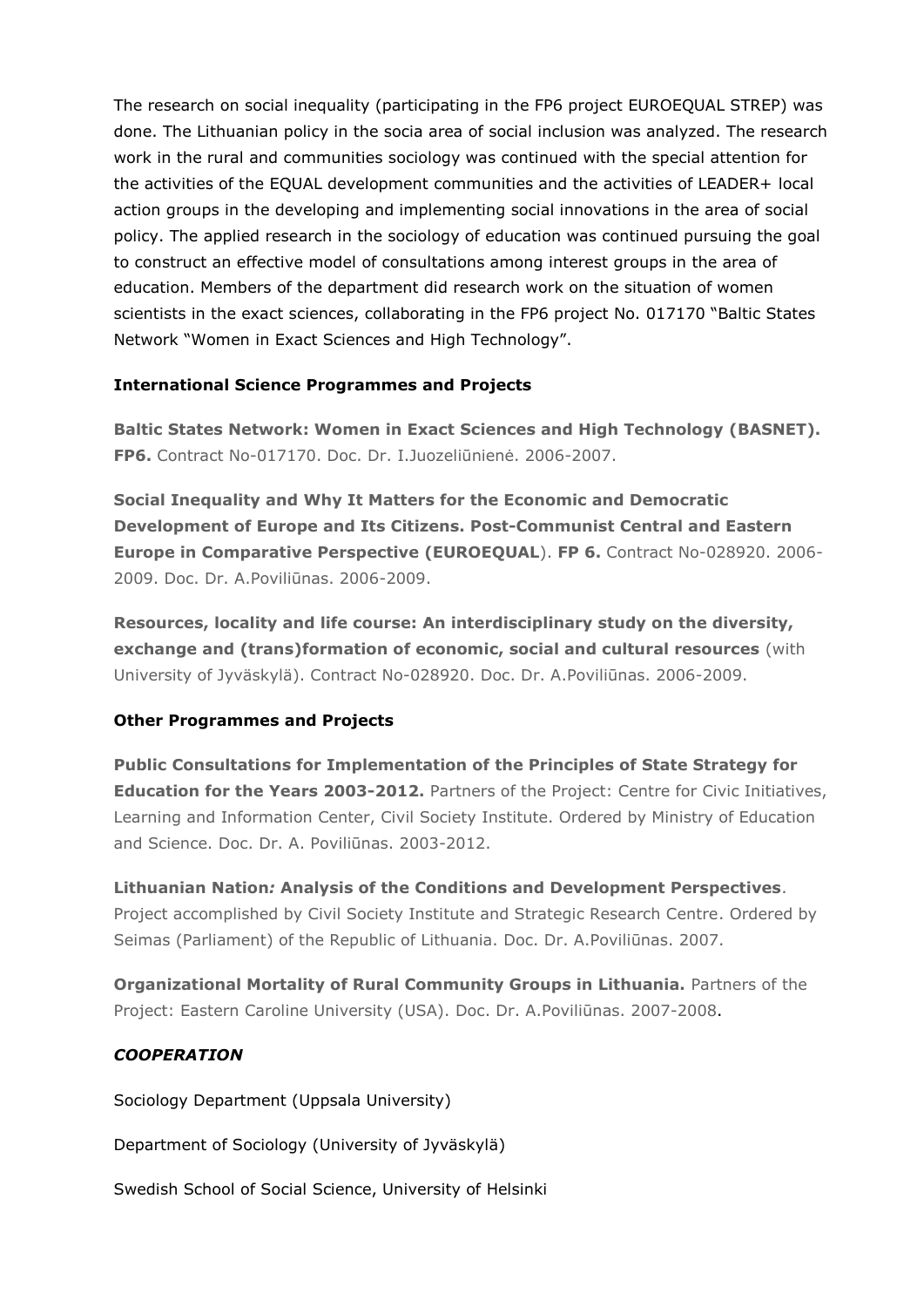Political Science and Sociology, National University of Ireland, Galway

Oslo University College

# *OTHER SCIENTIFIC ACTIVITIES*

# **Prof. A. Matulionis –**

- member-expert of the Lithuanian Academy of Sciences;
- member-expert of the Latvian Academy of Sciences;
- editorial board member of the journal *Filosofija. Sociologija (Philosophy, Sociology*) (Lithuanian Academy of Sciences, Lithuanian Institute of Philosophy and Sociology);
- editorial board member of the journal *Socialiniai mokslai (Social Sciences*) (Kaunas Technological University);
- editorial board member of the journal *Sociologija (Sociology)* (Vilnius University, Klaipėda University);
- member of the International Sociological Association (ISA).

# **Prof. Z. Norkus –**

- editorial board member of the journal *Filosofija. Sociologija (Philosophy, Sociology*) (Lithuanian Academy of Sciences, Lithuanian Institute of Philosophy and Sociology);
- deputy Dean for Research, Vilnius University, Faculty of Philosophy;
- deputy editor-in-chief of the journal *Problemos (Problems)* (Vilnius University);
- editorial board member of the journal *Sociologija (Sociology)* (Vilnius University, Klaipėda University);
- editorial board member of the journal *Santalka* (Vilnius Technological University);
- member of the Editorial Board of the Universal Lithuanian Encyclopedia.

# **Prof. A. Dobryninas –**

- member of steering committee of European Group for the Study of Deviance and Social Control;
- editorial board member of the journal *Sociologija (Sociology)*;
- editorial board member of the *Lithuanian Encyclopedia*.

# **Doc. A. Poviliūnas –**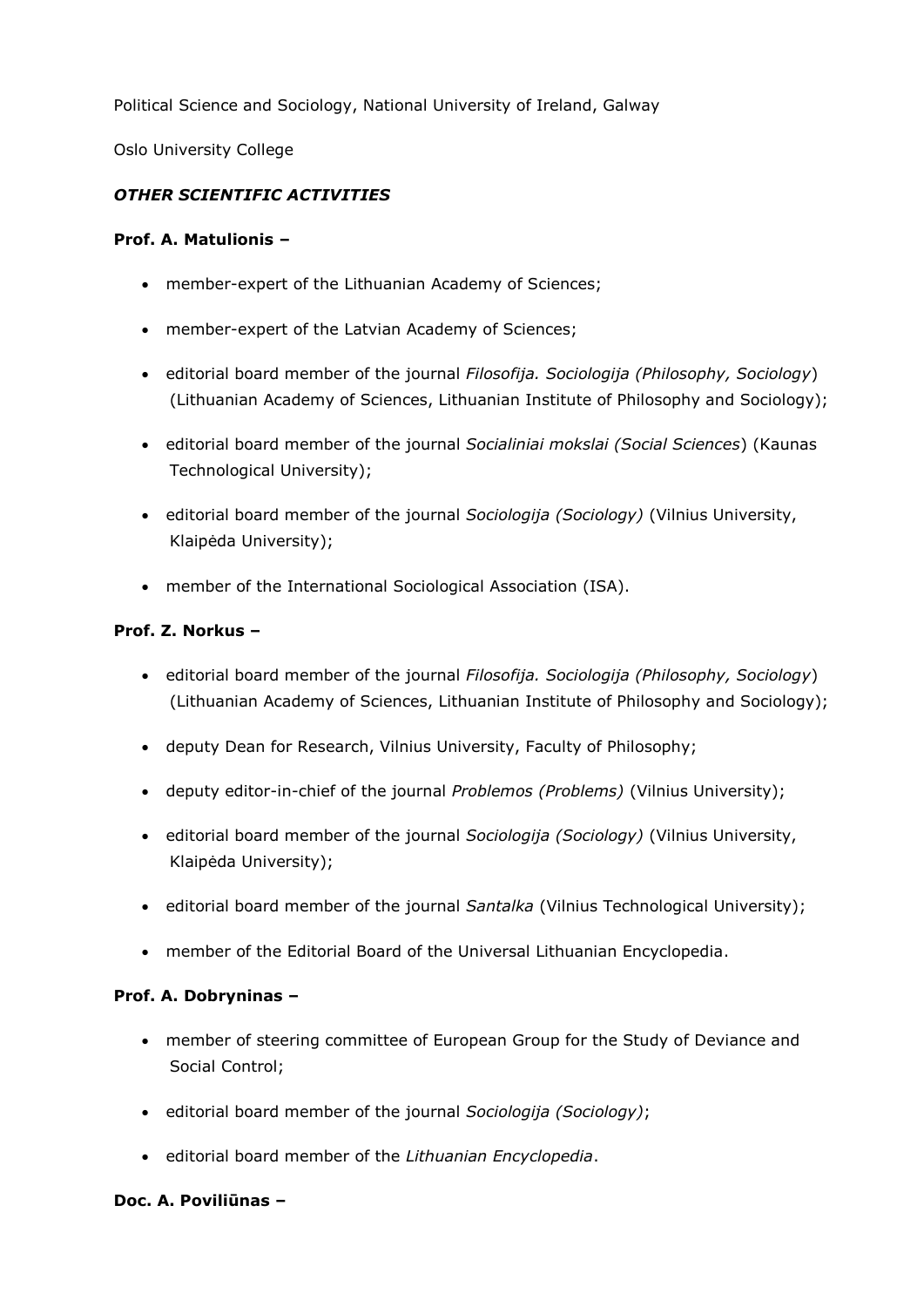- SUSTAIN network <http://sockom.helsinki.fi/forum/eng/SUSTAIN-network.htm>;
- Lithuanian expert of the group of non governmental experts in fight against poverty and social exclusion, European Commission, Employment, Social Affairs and Equal Opportunities DG;
- editorial board member of the journal *Sociologija (Sociology)* (Vilnius University, Klaipėda University).

## **Doc. D. Tureikytė –**

editorial board member of the journal *Sociologija (Sociology).*

# **Doc. I. Juozeliūnienė –**

- member of the Family Research Committee (RC 06) of the International Sociological Association (ISA);
- member of the Nordic Family Research Network (NFRN).

# **Doc. A. Valantiejus –**

- editor-in-chief of the journal *Sociologija (Sociology)*: Thought and Action (Vilnius University, Klaipėda University);
- editorial board member of the journal *Filosofija. Sociologija (Philosophy, Sociology*) (Lithuanian Academy of Sciences).

#### **Doc. R. Ališauskienė –**

- director of research company *Baltic Surveys*;
- member of ESOMAR;
- member of IPCA;
- member of EPCA;
- member of Foreign Policy Board;
- member of the steering committee of European Group for the Study of Deviance and Social Control.

# **DEPARTMENT OF EDUCOLOGY**

Universiteto 9/1, LT-01513 Vilnius

Tel. 266 76 25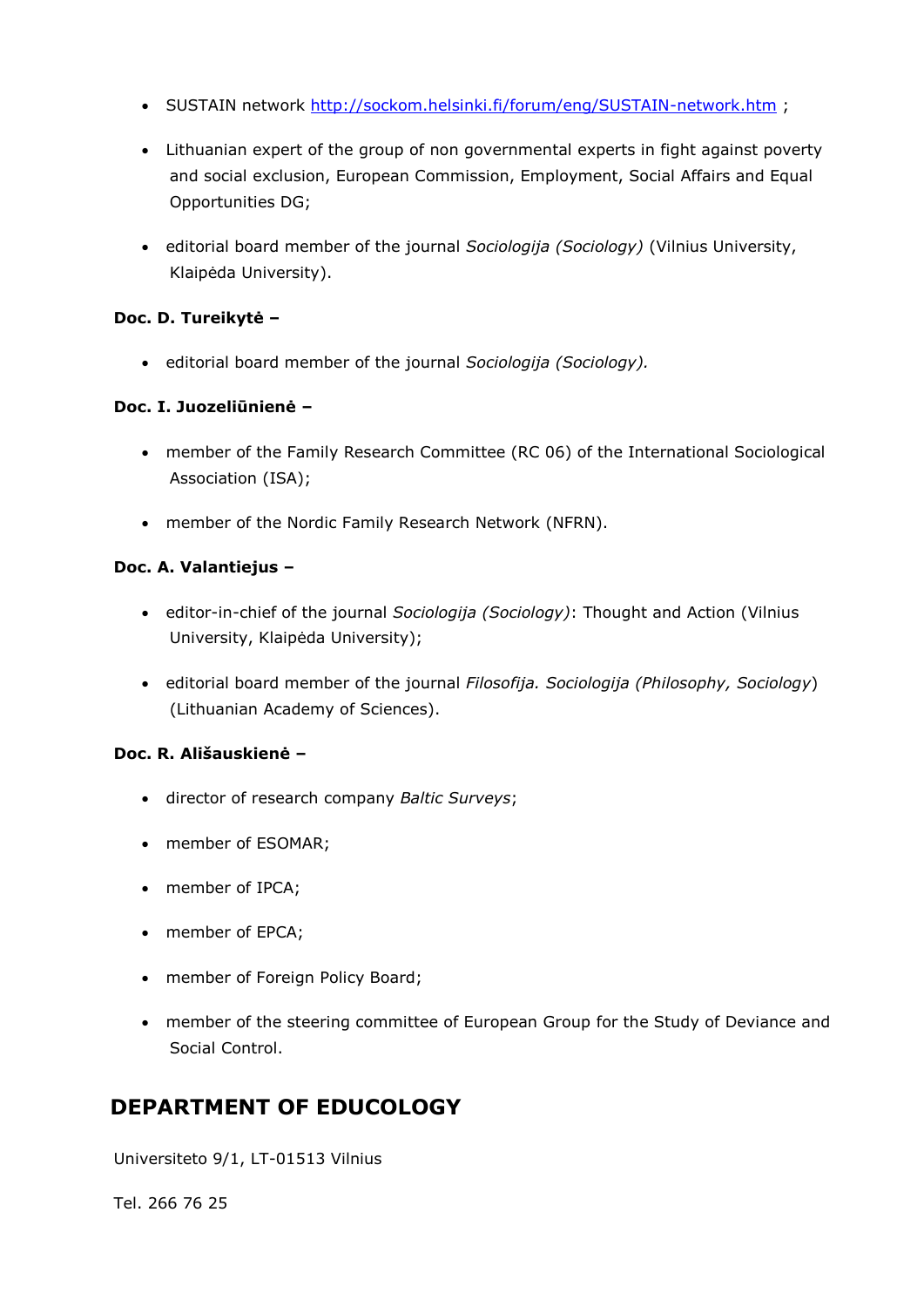E-mail [edukologija@fsf.vu.lt](mailto:edukologija@fsf.vu.lt)

**Head** – *Doc. Dr. Lilija Duoblienė*

#### *STAFF*

**Professors:** Habil. Dr. V. Aramavičiūtė, Habil. Dr. V. Targamadzė, Habil. Dr. R. Želvys.

**Docents:** Dr. T. Bulajeva, Dr. L. Duoblienė, Dr. G. Purvaneckienė.

**Lecturer:** Dr. K. Kaminskas, Dr. I. Stonkuvienė.

**Assistants:** V. Būdienė.

**Doctoral students:** I. Bankauskienė.

#### **CENTER FOR EDUCATION POLICY**

Universiteto 9/1, LT-01513 Vilnius

Tel./fax 266 76 23

E-mail [spc@fsf.vu.lt](mailto:spc@fsf.vu.lt)

#### [www.svietimas.lt](http://www.svietimas.lt/)

**Research assistant:** *Virginija Būdienė*.

**Senior assistant:** *Loreta Paukštytė*.

#### *RESEARCH INTERESTS*

Transformations of education policy in Lithuania

Monitoring of education policy

Education objectives and benchmarks of European Union and national adaptations

Research of curriculum development and management

Educational management in Lithuania

Contemporary trends and development of education management

School management

Monitoring of education system

Sustainability in education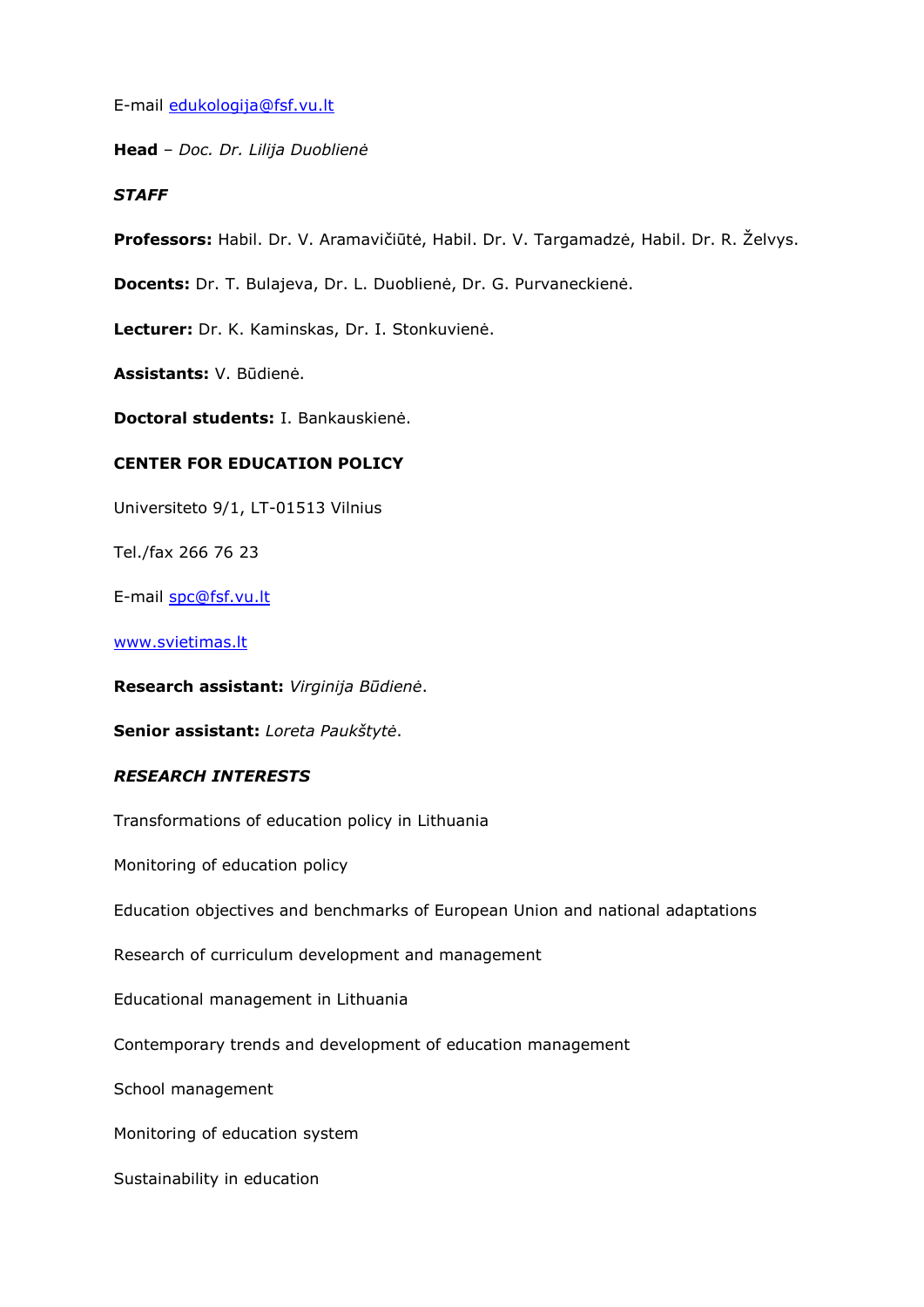The studies of Lithuanian educational heritage The dialogue between cultures in education The problem of personal identity Globalization and localization in education Philosophy of education Higher education

# *RESEARCH PROJECTS CARRIED OUT IN 2007*

# **Projects Supported by University Budget**

**Intercultural Education in the Perspective of Globalization.** Prof. V. Aramavičiūtė. 2005–2009.

The theoretical and empirical analysis of pupils' and student's moral values, IT skills and intercultural education was explicated in the articles of Lithuanian and internationals journals. (Prof. habil. dr. V. Aramavičiūtė, Doc. dr. L.Duoblienė, Dr. I.Stonkuvienė).

**Educational Management in the Context of Sustainable Development.** Doc. T. Bulajeva 2005–2009.

Analysis of educational management with the emphasis on sustainable development was done. Some articles on that theme were published in Lithuanian and internationals journals. (Doc. Dr. T. Bulajeva, Doc. Dr. L. Duoblienė, Prof. Habil. Dr. V. Targamadzė, as. V.Budienė).

# **International Science Programmes and Projects**

**BASNET: Baltic States Network: Women in Sciences and High Technology. 6BP**. Contract No 017170. Doc. G. Purvaneckienė, Dr. I. Stonkuvienė. 2007.

# **Other projects**

**Intensive program ACEP** (Analysis of Comparative Educational Policies)/ Erasmus. International seminar in Linz. Contract No 2006-LT-E2-MOB-017. Doc. L. Duoblienė. 2007.

# *MAIN PUBLICATIONS*

**Textbooks, Manuals**

**Articles**

**Materials of Conferences**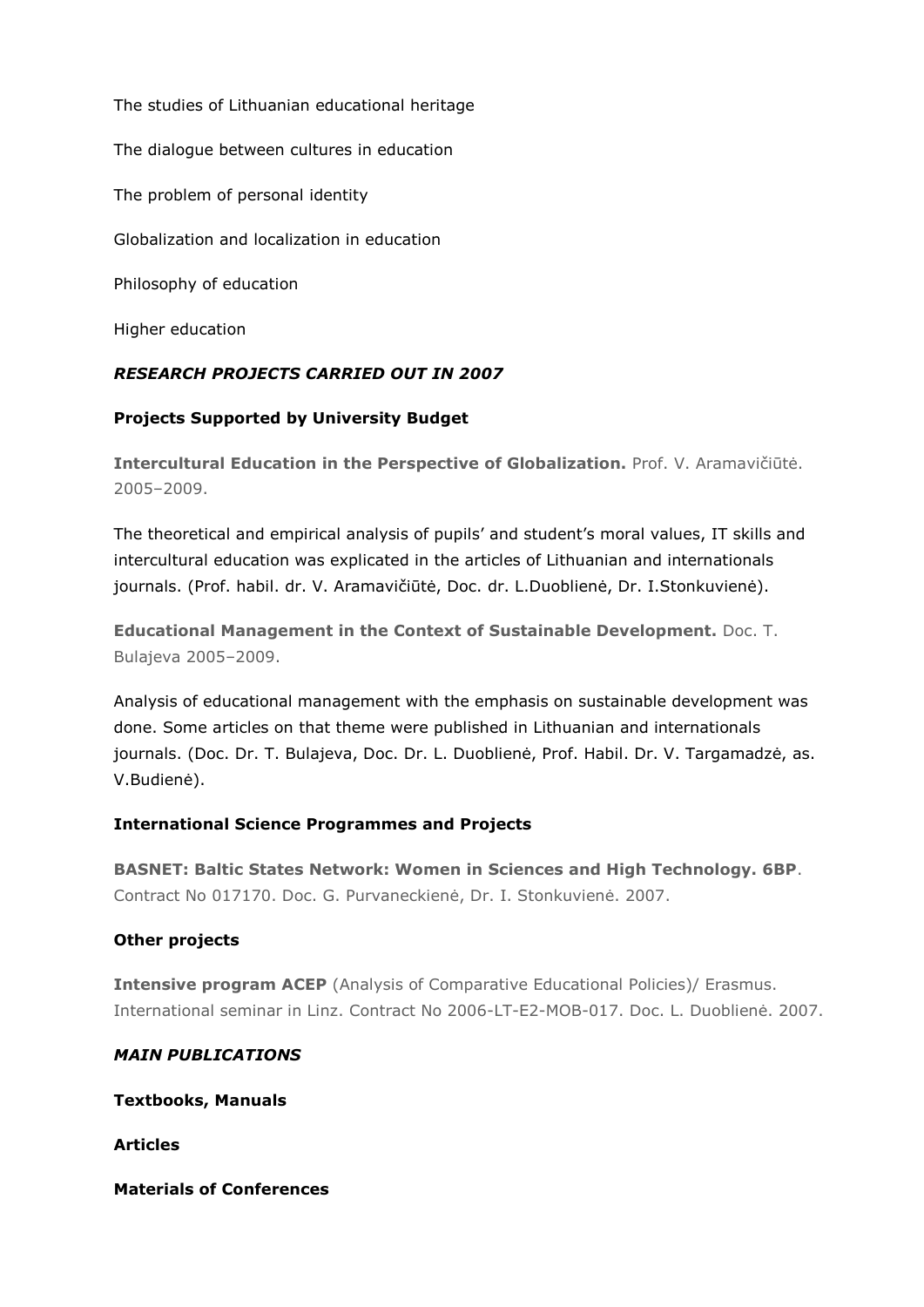# *COOPERATION*

Bristol University (UK)

Linz Pedagogical Academy (Austria)

Twente University (Niederland)

Daugavpils University (Latvia)

Latvijas University (Latvia)

Tallinn Pedagogical University (Estonia)

Klaipėda University (Lithuania)

Open Society Institute (Lithuania)

# *OTHER SCIENTIFIC ACTIVITIES*

# **Prof. R. Želvys –**

- expert of the Lithuanian State Science and Studies Foundation;
- expert of the National Center for Quality Assessment in Higher Education;
- editorial board member of the journals *Acta Paedagogica Vilnensia, Pedagogika (Pedagogics), Socialiniai Mokslai. Edukologija (Social Sciences. Educology).*

# **Prof. V. Aramavičiūtė –**

- editor-in-chief of the journal *Acta Paedagogica Vilnensia*;
- member of the board of Lithuanian Catholic Academy;
- editorial board member of the Lithuanian Catholic Scientific Academy Chronicle;
- organizing committee member of 20<sup>th</sup> Congress of the Lithuanian Catholic Scientific Academy;
- member of scientific board of Vytautas Magnus University;
- member of Lithuanian Catholic Scientific Academy.

#### **Prof. V. Targamadzė –**;

member of Europe University Association.

# **V. Būdienė –**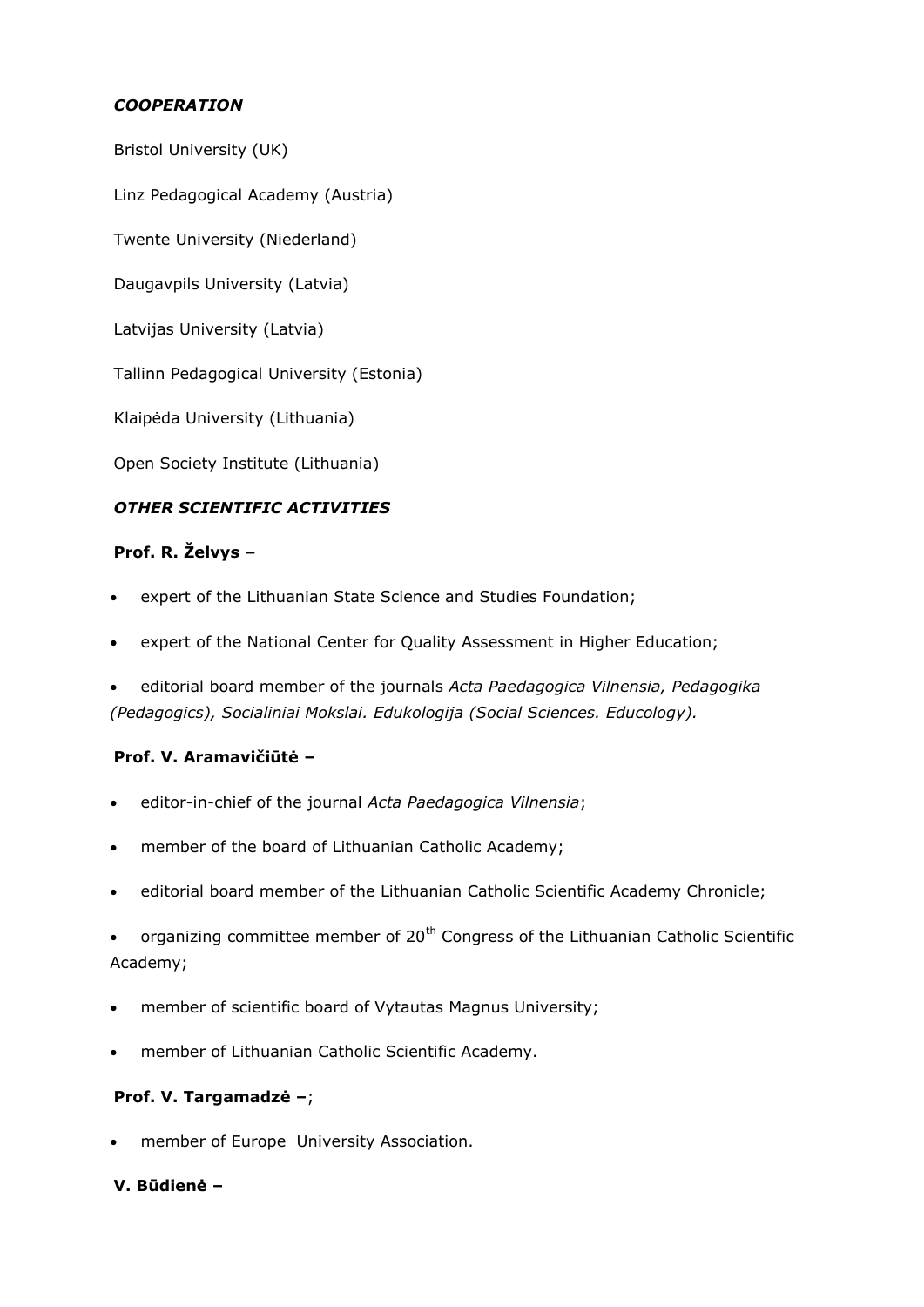- member of National Education Forum, [http://www.forumas.smm.lt/dok-isak.html;](http://www.forumas.smm.lt/dok-isak.html)
- member of expert committees of International Education Monitoring Projects, [www.edupolicy.net/](http://www.edupolicy.net/) ;
- board member of examinations and student assessment at MOES, [www.smm.lt;](http://www.smm.lt/)
- chair of the board of the International Network of Education Policy Centers, [www.edupolicy.net/](http://www.edupolicy.net/) ;
- board member of the Central Asian Education Cooperation Network;
- editorial board member of the international newsletter *Education Policy,* [www.edupolicy.net/](http://www.edupolicy.net/);
- expert of the Open Society Institute (OSI Hungary);
- member of the working group for planning of teacher training reform at MOES;
- executive board member of Modern Didactics Centre, [www.vpu.lt/sdc/.](http://www.vpu.lt/sdc/)

#### **Doc. L. Duoblienė –**

- member of International Association of Philosophy Teachers;
- member of Lithuanian Association of Philosophy Teachers;
- expert of the National Center for Quality Assessment in Higher Education;
- expert of the Commission for Social Education at the Ministry of Education and Science;
- deputy editor-in-chief of the journal *Acta Paedagogica Vilnensia*.

#### **Dr. I. Stonkuvienė –**

member of the Assocation of Baltic Pedagogy Historians (ABPH);

#### **Doc. T. Bulajeva –**

- expert of the Commission for Pedagogical and Educational Staff Training and Professional Development at the Ministry of Education and Science;
- expert of the Commission for Evaluation the Institution Readiness to Implement Non University Study programmes at the Ministry of Education and Science;
- executive board member of Modern Didactics Centre, [www.vpu.lt/sdc/](http://www.vpu.lt/sdc/);
- editorial board member of the journal *Acta Paedagogica Vilnensia.*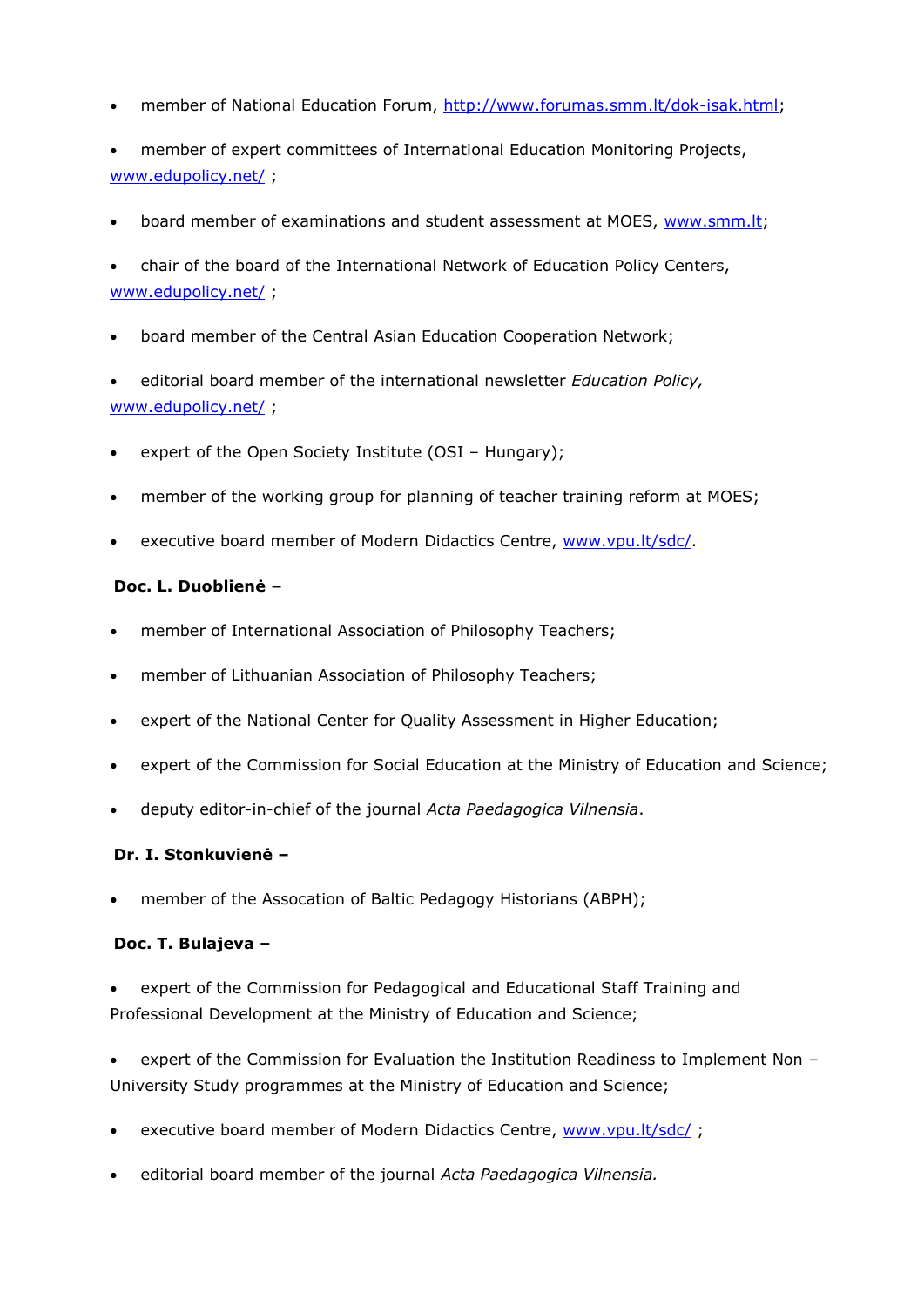#### **Doc. G. Purvaneckienė –**

 member of Monitoring Group of Implementation of the National Plan of Action to Combat Poverty and Social Exclusion;

expert of the Observatory on Violence against Women of the European Women's Lobby;

 member of the Working Group on the Drafting of Program of the Development of Preschool Education. Order of the Minister of Education and Science of 26/10/2006 Nr. ISAK-2078;

 Vice-chair of the working group on the Development Centres of Science, Studies and Business. Decree of the Prime Minister of 15/11/2006 Nr. 374.

 member of the working group for Proposals on the Reform of High Education. Decree of the Prime Minister of 07/12/2006 Nr. 396.

# **Dr. K. Kaminskas –**

- member of the Education Council of Lithuania;
- board member of the Lithuanian Language Association;
- board reviewer of the magazine *Thinking Classroom*;
- board member of the Lithuanian Language Teachers' Association.

# **DEPARTMENT OF SOCIAL WORK**

Universiteto 9/1, LT-01513 Vilnius

Tel. 266 76 10, 266 76 09

E-mail [lazutka@ktl.mii.lt](mailto:lazutka@ktl.mii.lt)

**Head** – Doc. Dr*. Romas Lazutka*

#### *STAFF*

**Docents:** Dr. B. Gruževskis (part-time), Dr. R. Lazutka, Dr. M. Rubaževičienė, Dr. L. Žalimienė, Dr. J. Buzaitytė-Kašalynienė.

**Lecturers:**; Dr. V. Gevorgianienė, Dr. V. Lepeškienė, Dr. D. Skučienė (part-time), Dr. V. Žiūkas (part-time), Dr. L. Gvaldaitė, Dr. B. Švedaitė, Dr. I. Gajdosikienė (part-time).

**Senior assistants:** V. Jakutienė.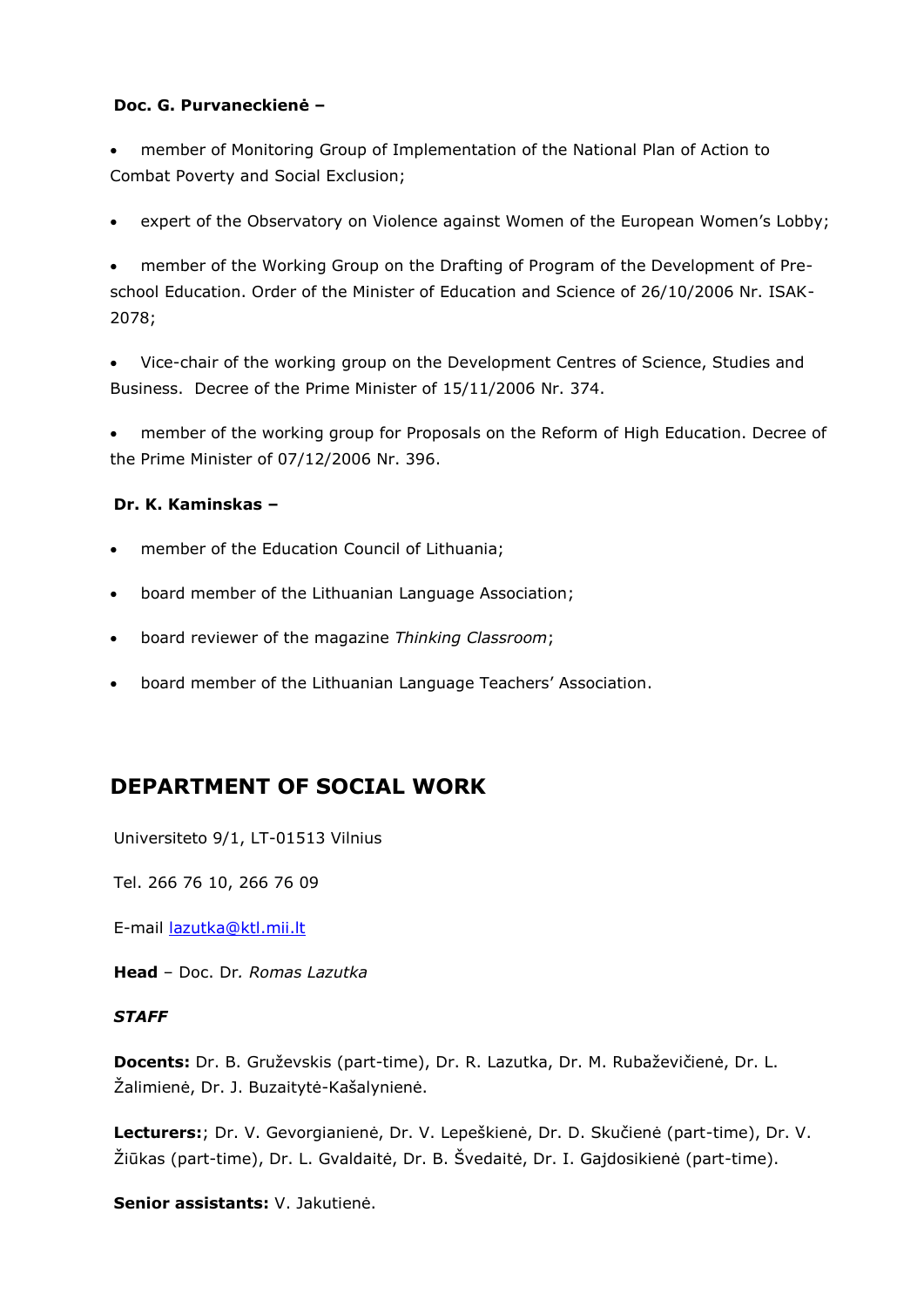**Doctoral students:** E. Dunajevas, V. Ivaškaitė-Tamošiūnė, J. Mataitytė-Diržienė, J. Moskvina, S. Krutulienė, L. Kotova, A. Tonkūnaitė, D. Petružytė.

# *RESEARCH INTERESTS*

Development of social services in Lithuania Analysis of social policy, social security, pensions Social support for people at risk Social rehabilitation and integration Social inclusion Violence in family Drug and alcohol abuse consequences Social and cultural integration of disabled Ethnic minorities Intercultural learning and communication History of social work Employment Labour market policy Vocational training Mediation Palliative social care Evaluation of the effectiveness of programs and services

Risk factors of young people's successful socialization and integration into labour market

# *RESEARCH PROJECTS CARRIED OUT IN 2007*

# **Projects Supported by University Budget**

**Social Work and Development of Social Services.** Doc. L. Žalimienė. 2006-2008.

Articles, conference papers and presentations are delivered about changes in social work practice, about development of social services for different groups (elderly, children in risk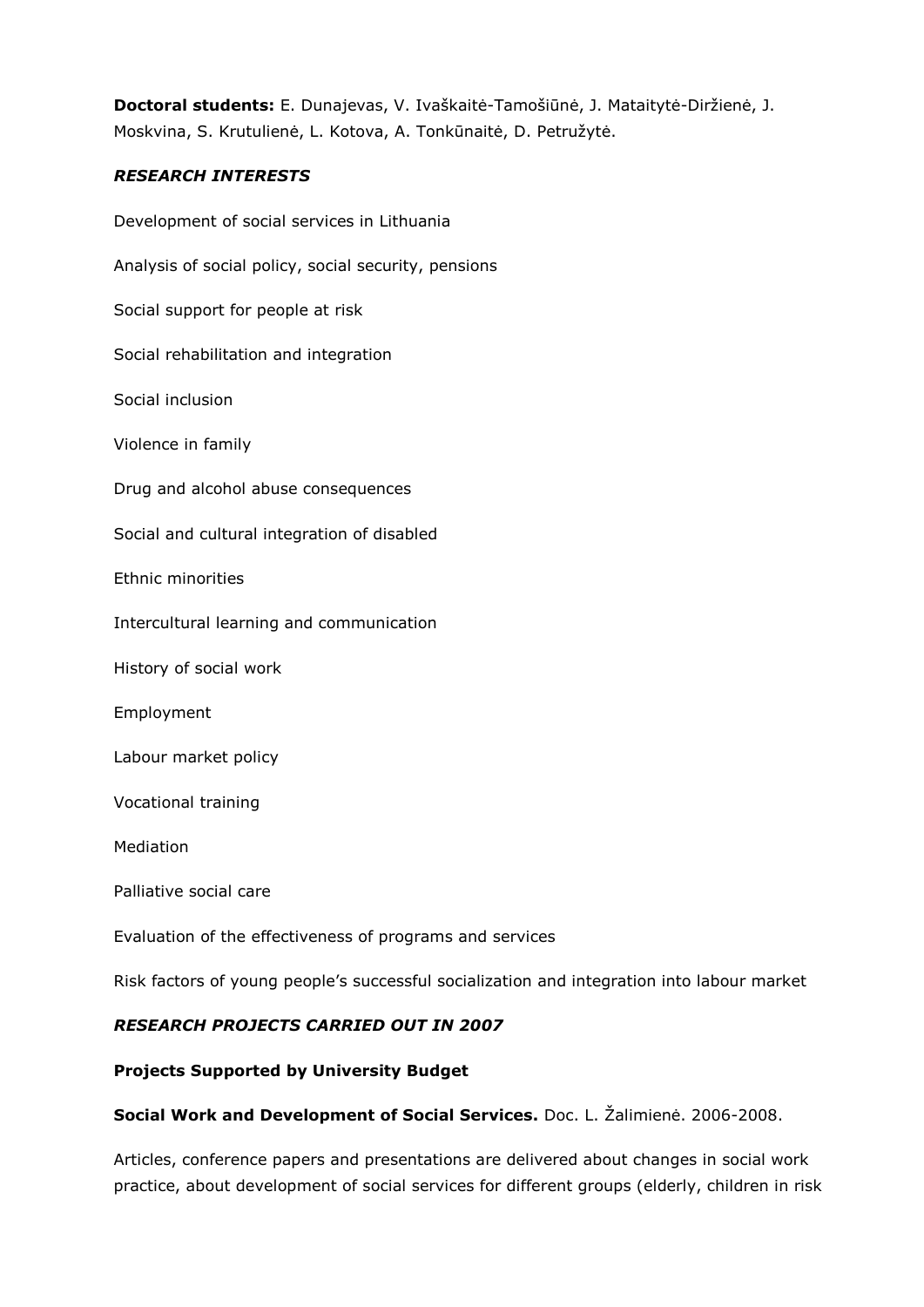families, drugs abusers etc.) in Lithuania. Research of social services for children was conducted and the book was prepared.

# **Employment and Social Policy.** Doc. R. Lazutka. 2006-2008.

Research of long-term unemployment and active labour market measures, equal opportunities for several vulnerable groups in the labour was conducted, policy proposals were formulated. First stage of research on development of retirement pension schemes during the formation of welfare capitalism in Lithuania was finalised.

# **Other projects**

**Community for Development Business of the Disabled (EQUAL).** Contract No. EQ/2004/1130-13/489. J. Mataitytė, Dr. D. Skučienė, Doc. L. Žalimienė, Doc. R. Lazutka. 2005–2007.

**Enhancing and Strengthening Youth Occupation (EQUAL).** Contract No. EQ/2004/1130-03/479-01. The coordinator – Institute of Public Policy and Management. B. Švedaitė, Dr. J. Buzaitytė-Kašalynienė. 2005-2007.

**Community Care Approach: a Strategy for Social Inclusion.** Contract No. HU/06/B/F/PP-170015. The coordinator – Debrecen University, Hungary. V. Gevorgianienė, V. Jakutienė. 2006-2008.

**Health and Social Care for Migrants and Minorities**. Contract No. 28972-IC-1-2005-1- NL-ERASMUS-PROGUC-4. Coordinators: doc. Romas Lazutka, Dr. Violeta Gevorgianienė. 2006-2008.

#### *MAIN PUBLICATIONS*

**Monographs, Studies**

**Textbooks, Manuals**

**Other Books**

**Articles**

#### **Materials of Conferences**

# *COOPERATION*

Contracts for the SW studies with the Universities of Lapland, Sheffield (UK)

Applied University of Leipzig (Germany)

Dresden Higher Protestant SW School (Germany)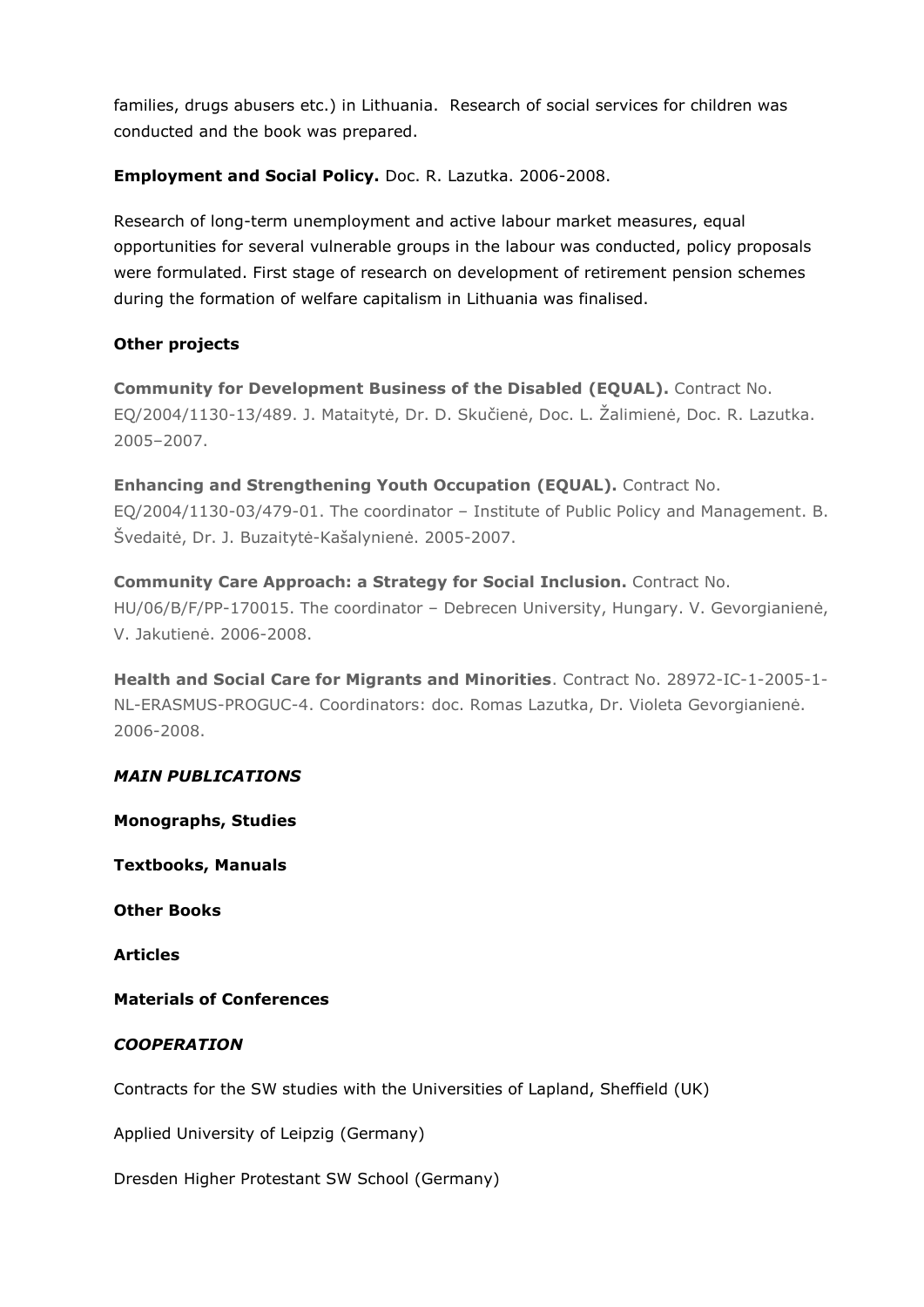Hanover Higher SW School (Germany)

SW School of Switzerland (Applied University) (Switzerland)

Cardiff Institute of Wales University (UK)

University Wales Newport (UK)

School of Social Work, Lund University (Sweden)

School of Social Work, Odense (Denmark)

Katholieke Hogeschool Kempen Department Sociaal Werk (Belgium)

University of Tartu (Estonia)

Oslo University College (Norway)

Umea University (Sweden)

Sheffield Hallam University (UK)

University of Applied Sciences, Northwestern (Switzerland)

University of Lapland (Finland)

# *OTHER SCIENTIFIC ACTIVITIES*

#### **Dr. V. Gevorgianienė –**

 member of the experts committee (languages and art) at the Ministry of Education and Science,

member of experts' committe at the Special Education and Psychology centre, Vilnius

#### **Dr. J. Kašalynienė –**

 member of the experts committee for Social Education at the Ministry of Education and Science;

 member of the working group (formed by the State Council of Youth Affairs, resolution of April 7, No. 29-3) for Promotion of volunteering in Lithuania;

- general editor of the journal *Mūsų Vytis;*
- chairman of the council of Lithuanian Scouting Association, [www.scout.lt/;](http://www.scout.lt/)

#### **Doc. R. Lazutka –**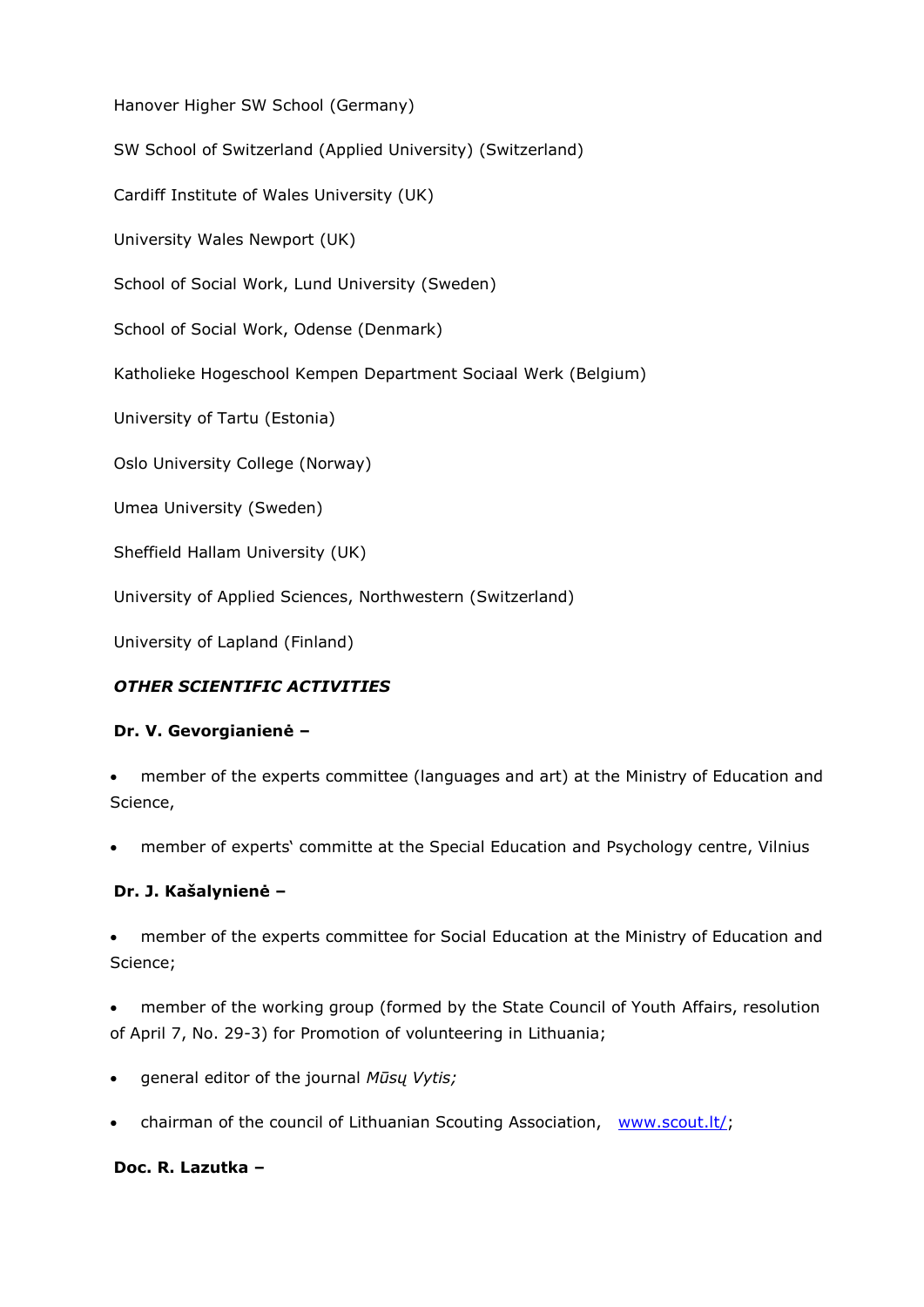- member of Council of Content of Faculty of Philosophy (Vilnius University);
- chairman of Council of the Institute for Social Research (Lithuania);

 member of Experts Committee of the International Council for Social Welfare European Region (Utrecht);

- member of Council of the Lithuania Association of Social Welfare;
- editorial board member of the journal *Socialinis darbas* (*Social Work*);

 expert of the Social Sciences Committee of the Lithuanian State Science and Studies Foundation;

expert of Academic Council.

# **Dr. V. Lepeškienė –**

- vice-president of Lithuanian Association of Gestalt Therapy;
- associate professor in education (counseling), Norwegian University of Science and Technology (20% time).
- Institute of Humanistic and Existential Psychology, lecturer.

# **B. Švedaitė –**

- member of Council of Social Centre at the Blessed Jurgis Matulaitis' parish;
- vice- president of National Association of Supervisors;
- board member of the Support Center of All Saints' parish.

# **A. Vareikytė –**

- expert of the Netherlands Foundation for Central and East Europe;
- member of expert commission of Studies at the Science Council of Lithuania.

#### **Doc. M. Rubaževičienė –**

- President of Lithuanian Association of Hungarian Culture;
- member of European Association of Gifted Children (EACHA);
- member of Council of National Minorities in Lithuania;
- President of Hungarian Cultural Society of Lithuania;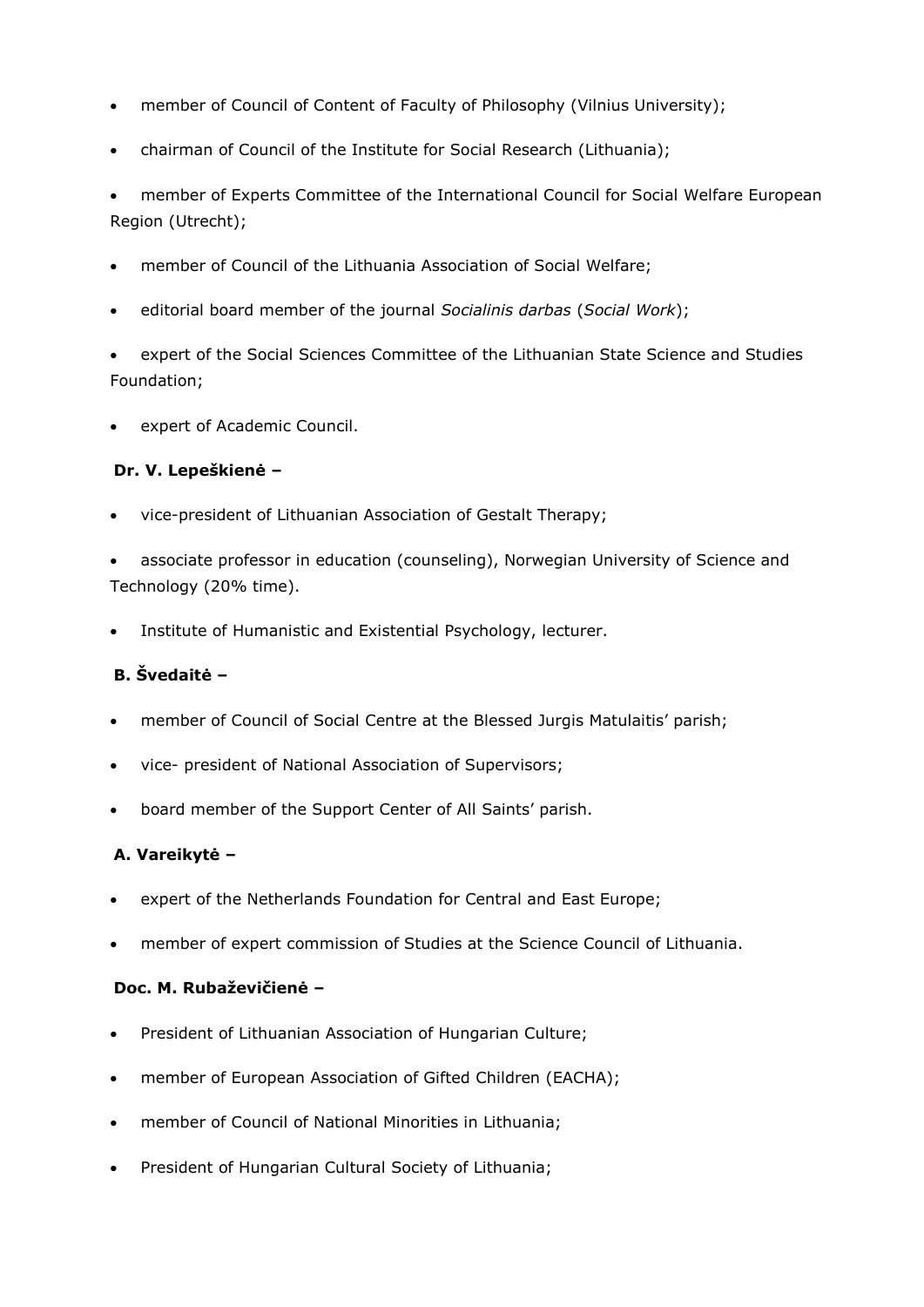- member of Council of West-European Association of Hungarian's Organization;
- member of Council of National Minorities of Lithuania;
- member of European Association of Gifted Children (EACHA).

# **Doc. L. Žalimienė –**

- member of European Association for Evolutionary Economy (EAEPE);
- member of the supreme Lithuanian social work certification committee;
- expert of Lithuanian Center for Quality Assessment for Higher Education.

# **Dr. B. Gruževskis –**

- member of High Education Board at the Ministry of Education and Science;
- member of Council of the Institute for Social Research (Lithuania);
- member of Nordic Council Commission for Unemployment Insurance;

 National expert for Lithuania in the European Employment Observatory (European Commission).

- member of Council of Content of the Faculty of Economy (Vilnius University);
- editorial board member of the journal *Socialinis darbas* (*Social Work*);

# **LABORATORY OF SPECIAL PSYCHOLOGY**

Universiteto 9/1, LT-01513, Vilnius

Tel./fax 268 72 55

E-mail [albins.bagdons@fsf.vu.lt](mailto:albins.bagdons@fsf.vu.lt)

**Head –** *Prof. Dr. (HP) Albinas Bagdonas* 

#### *RESEARCH INTERESTS*

Creation, adaptation and standardization of methods of psychological assessment

Psychometrics

Psychosocial functioning of disabled people and their families

#### *RESEARCH PROJECTS CARRIED OUT IN 2007*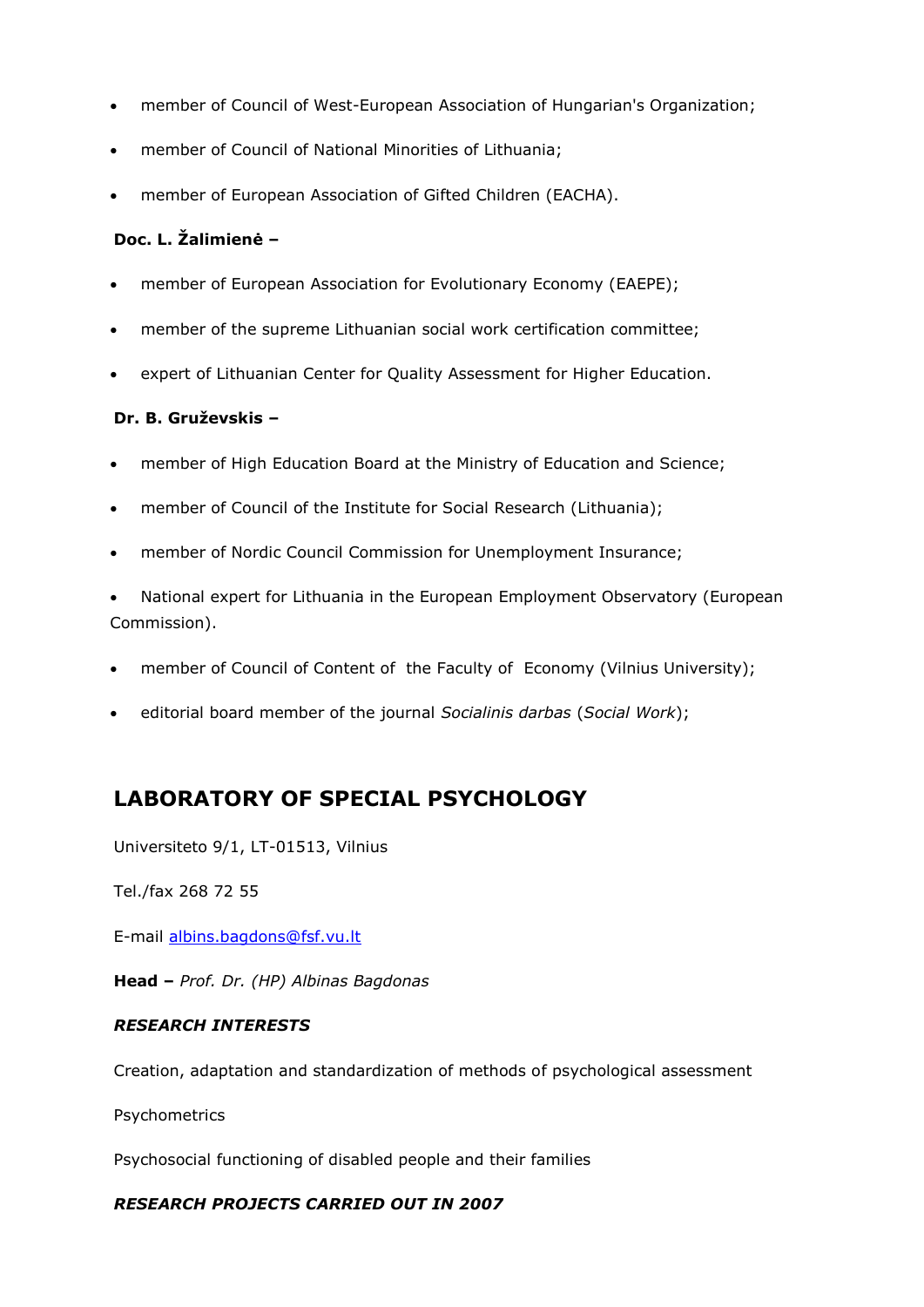# **Projects Supported by University Budget**

**Multidimensionality of Functioning of Person: Theoretical, Assessmental and Practical Aspects.** Prof. A. Bagdonas. 2006 - 2010.

In the year 2007 Laboratory of Special Psychology was working on further standardization of tests for assessment of intelligence of adult people (WASI and WAIS-III), Lithuanian Inventory of Professional Interests. For standardization about 800 subjects were assessed. Publishing activity of Laboratory was continued: during the year 2007 three books were published (see list of Main publications).

# *MAIN PUBLICATIONS*

# *COOPERATION*

American Psychological Corporation Harcourt Assessment (USA)

Pedagogical Psychological Services of Lithuania (Lithuania)

Services for Assessment of Disability and Employability (Lithuania)

Ministry of Social Security and Labour (Lithuania)

# *OTHER SCIENTIFIC ACTIVITIES*

#### **Prof. A. Bagdonas -**

- member of Council for Content of Education at Ministry of Education and Science;
- member of editorial boards of periodicals *Psichologija, Gerontologija* and *Specialusis ugdymas*;
- editor-in-chief of periodical *STEPP*.

# **CENTER OF POLITICAL STUDIES**

Universiteto 9/1, LT-01513, Vilnius

Tel. + 370 266 76 25

E-mail [zibuole.kudreviciene@fsf.vu.lt](mailto:zibuole.kudreviciene@fsf.vu.lt)

**Head** - *Prof. Habil. dr. Vygintas Bronius Pšibilskis*